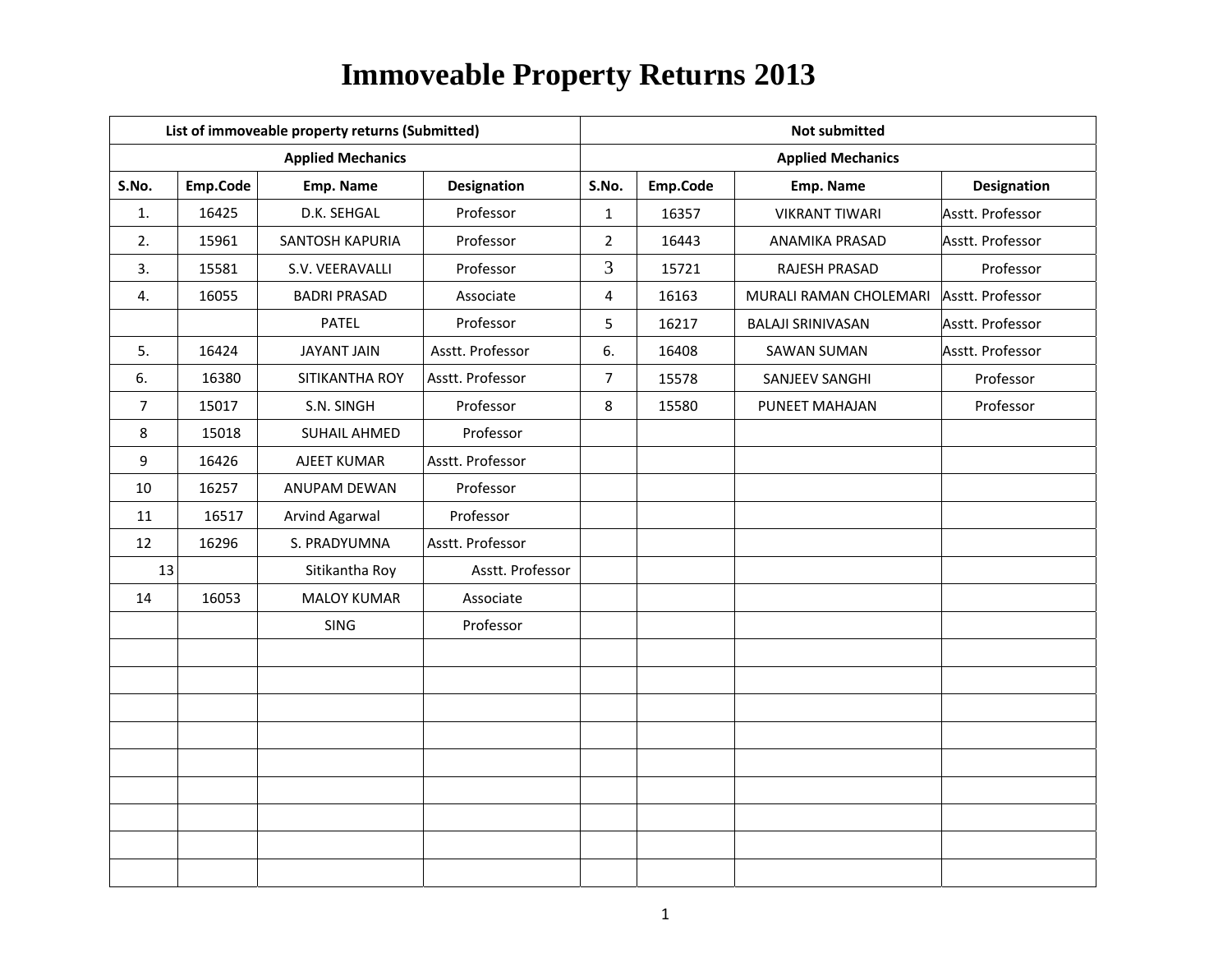|                |          | List of immovable property returns (Submitted)         |                    | <b>Not submitted</b> |          |                                                        |                    |  |
|----------------|----------|--------------------------------------------------------|--------------------|----------------------|----------|--------------------------------------------------------|--------------------|--|
|                |          | Department of Biochemical Engineering & Bio technology |                    |                      |          | Department of Biochemical Engineering & Bio technology |                    |  |
| S.No.          | Emp.Code | Emp. Name                                              | <b>Designation</b> | S.No.                | Emp.Code | Emp. Name                                              | <b>Designation</b> |  |
| 1.             | 16286    | RAVI KRISHNAN                                          | Asstt.             | $\mathbf{1}$         | 16253    | <b>ATUL NARANG</b>                                     | Associate          |  |
|                |          | ELANGOVAN                                              | Professor          |                      |          |                                                        | Professor          |  |
| 2.             | 15701    | T.R.SREEKRISHNAN                                       | Professor          | $2^{\circ}$          | 15027    | V.S. BISARIA                                           | Professor          |  |
| 3.             | 16241    | SHILPI SHARMA                                          | Asstt.             | 3                    | 15031    | SAROJ MISHRA                                           | Professor          |  |
|                |          |                                                        | Professor          | 4                    | 15028    | G.P. AGARWAL                                           | Professor          |  |
| 4.             | 15574    | PRASHANT MISHRA                                        | Professor          | 5.                   | 16356    | PRAVEEN KAUL                                           | Asstt.             |  |
| 5.             |          | <b>Subhash Chand</b>                                   | Professor          |                      |          |                                                        | Professor          |  |
| 6              | 15034    | <b>ASHOK KUMAR</b>                                     | Professor          | 6.                   | 15032    | P.K.                                                   | Professor          |  |
|                |          | SRIVASTAVA                                             |                    |                      |          | ROYCHOUDHURY                                           |                    |  |
| $\overline{7}$ | 16282    | <b>RITU</b>                                            | Asstt.             |                      |          |                                                        |                    |  |
|                |          | KULSHRESHTHA                                           | Professor          |                      |          |                                                        |                    |  |
| 8              | 16215    | <b>D.SUNDAR</b>                                        | Asstt.             |                      |          |                                                        |                    |  |
|                |          |                                                        | Professor          |                      |          |                                                        |                    |  |
| 9.             | 15033    | <b>SUNIL NATH</b>                                      | Professor          |                      |          |                                                        |                    |  |
| 10.            | 16343    | PREETI                                                 | Asstt.             |                      |          |                                                        |                    |  |
|                |          | SRIVASTAVA                                             | Professor          |                      |          |                                                        |                    |  |
|                |          |                                                        |                    |                      |          |                                                        |                    |  |
|                |          |                                                        |                    |                      |          |                                                        |                    |  |
|                |          |                                                        |                    |                      |          |                                                        |                    |  |
|                |          |                                                        |                    |                      |          |                                                        |                    |  |
|                |          |                                                        |                    |                      |          |                                                        |                    |  |
|                |          |                                                        |                    |                      |          |                                                        |                    |  |
|                |          |                                                        |                    |                      |          |                                                        |                    |  |
|                |          |                                                        |                    |                      |          |                                                        |                    |  |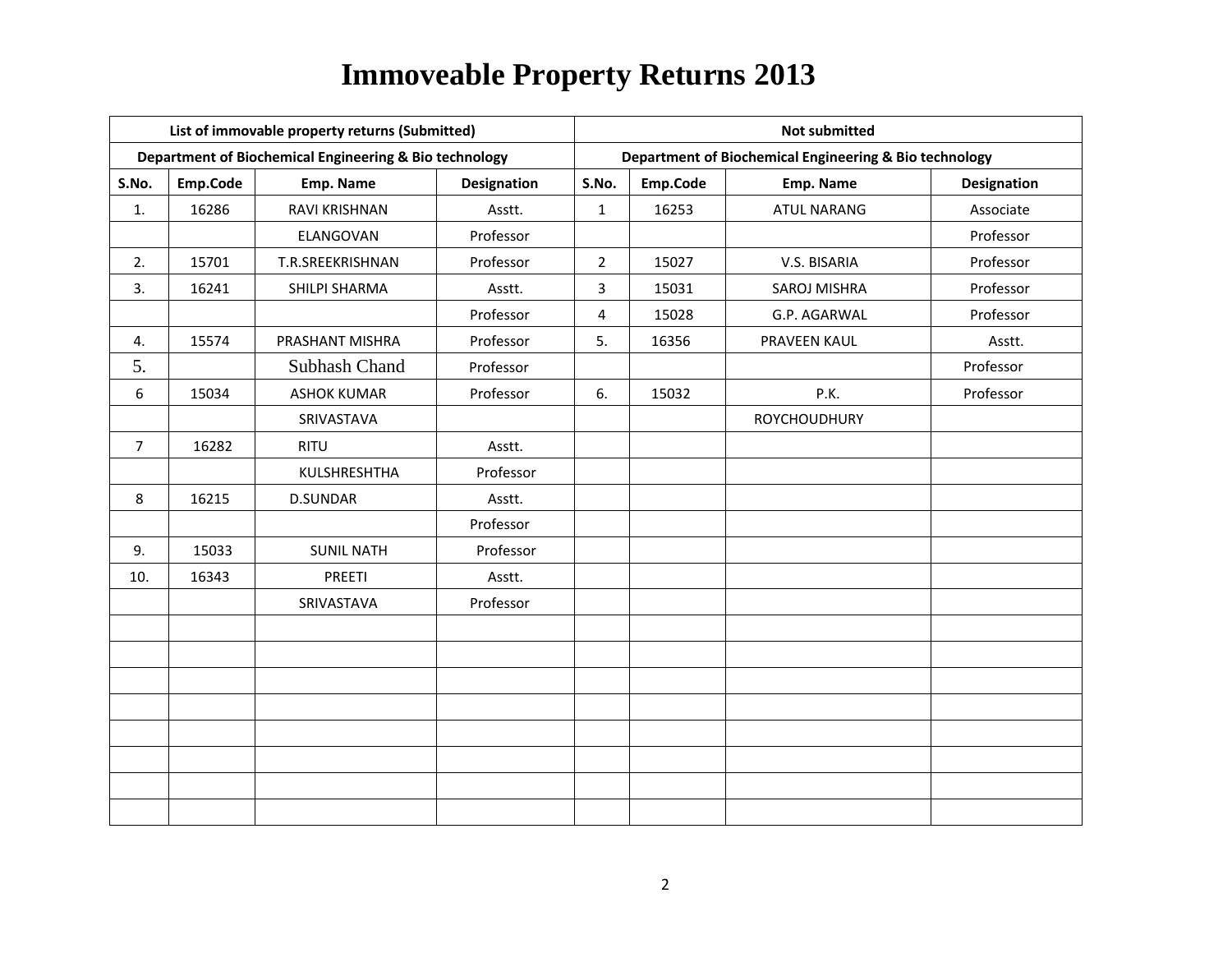|                         |          | List of immovable property returns (Submitted) |                    | <b>Not submitted</b> |          |                             |                    |  |
|-------------------------|----------|------------------------------------------------|--------------------|----------------------|----------|-----------------------------|--------------------|--|
|                         |          | <b>CHEMICAL ENGINEERING</b>                    |                    |                      |          | <b>CHEMICAL ENGINEERING</b> |                    |  |
| S.No.                   | Emp.Code | Emp. Name                                      | <b>Designation</b> | S.No.                | Emp.Code | Emp. Name                   | <b>Designation</b> |  |
| $\mathbf{1}$            | 16116    | <b>VIVEK VITTHAL</b>                           | Associate          |                      |          |                             |                    |  |
|                         |          | <b>BUWA</b>                                    | Professor          |                      |          |                             |                    |  |
| $\overline{2}$          | 16258    | <b>ANURAG SINGH</b>                            | Professor          | $\mathbf{1}$         | 16365    | <b>GAURAV GOEL</b>          | Asstt.             |  |
|                         |          | <b>RATHORE</b>                                 |                    |                      |          |                             | Professor          |  |
| 3                       | 15385    | S.K. GUPTA                                     | Professor          | $\overline{2}$       | 15583    | A.N. BHASKARWAR             | Professor          |  |
| $\overline{\mathbf{4}}$ | 15818    | SUDDHASTAWA                                    | Professor          |                      |          |                             |                    |  |
|                         |          | <b>BASU</b>                                    |                    |                      |          |                             |                    |  |
| 5                       | 15937    | <b>ANIL KUMAR</b>                              | Professor          |                      |          |                             |                    |  |
|                         |          | SAROHA                                         |                    |                      |          |                             |                    |  |
| 6                       | 15863    | <b>KAMAL KISHORE</b>                           | Professor          |                      |          |                             |                    |  |
| $\overline{7}$          | 16155    | <b>SUDIP KUMAR</b>                             | Associate          |                      |          |                             |                    |  |
|                         |          | PATTANAYEK                                     | Professor          |                      |          |                             |                    |  |
| 8                       | 16097    | ANUPAM SHUKLA                                  | Associate          |                      |          |                             |                    |  |
|                         |          |                                                | Professor          |                      |          |                             |                    |  |
| 9                       | 16112    | SREED                                          | Associate          |                      |          |                             |                    |  |
|                         |          | UPADHYAYULA                                    | Professor          |                      |          |                             |                    |  |
| 10                      |          | Jyoti Phirani                                  | Asstt.             |                      |          |                             |                    |  |
|                         |          |                                                | Professor          |                      |          |                             |                    |  |
| 11                      | 16331    | <b>SANAT MOHANTY</b>                           | Associate          |                      |          |                             |                    |  |
|                         |          |                                                | Professor          |                      |          |                             |                    |  |
| 12                      | 16332    | <b>SHALINI GUPTA</b>                           | Asstt.             |                      |          |                             |                    |  |
|                         |          |                                                | Professor          |                      |          |                             |                    |  |
| 13                      |          | Vivek V Buwa                                   | Asstt. Professor   |                      |          |                             |                    |  |
| 14                      | 15932    | RAJESH KHANNA                                  | Professor          |                      |          |                             |                    |  |
| 15                      | 16006    | SHANTANU ROY                                   | Professor          |                      |          |                             |                    |  |
| 16                      | 16169    | <b>SHAIK ABDUL</b>                             | Associate          |                      |          |                             |                    |  |
|                         |          | <b>MUNAWAR</b>                                 | Professor          |                      |          |                             |                    |  |
| 17                      | 16306    | A.K.Gupta                                      | Emritus Professor  |                      |          |                             |                    |  |
|                         |          |                                                |                    |                      |          |                             |                    |  |
|                         |          |                                                |                    |                      |          |                             |                    |  |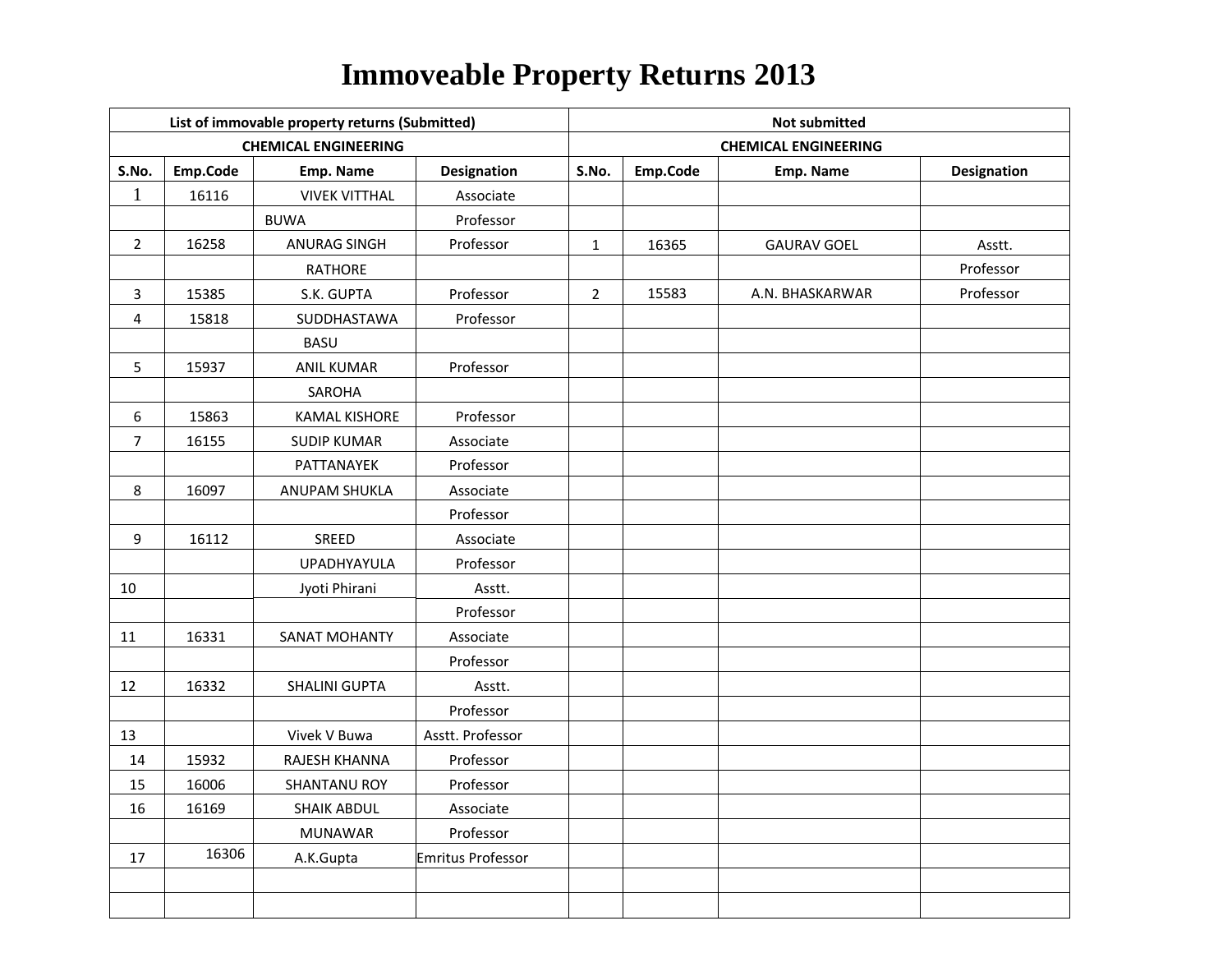|    |       |                        |           | . . |  |  |
|----|-------|------------------------|-----------|-----|--|--|
| 18 | 16368 | PAR                    | Asstt.    |     |  |  |
|    |       | PRAVINCHANDRA          | Professor |     |  |  |
|    |       | <b>CHOKSHI</b>         |           |     |  |  |
| 19 | 16236 | <b>JAYATI SARKAR</b>   | Asstt.    |     |  |  |
|    |       |                        | Professor |     |  |  |
| 20 | 15771 | <b>RATAN MOHAN</b>     | Professor |     |  |  |
| 21 | 16509 | Manoj Kumar C. Ramteke | Asstt.    |     |  |  |
|    |       |                        | Professor |     |  |  |

3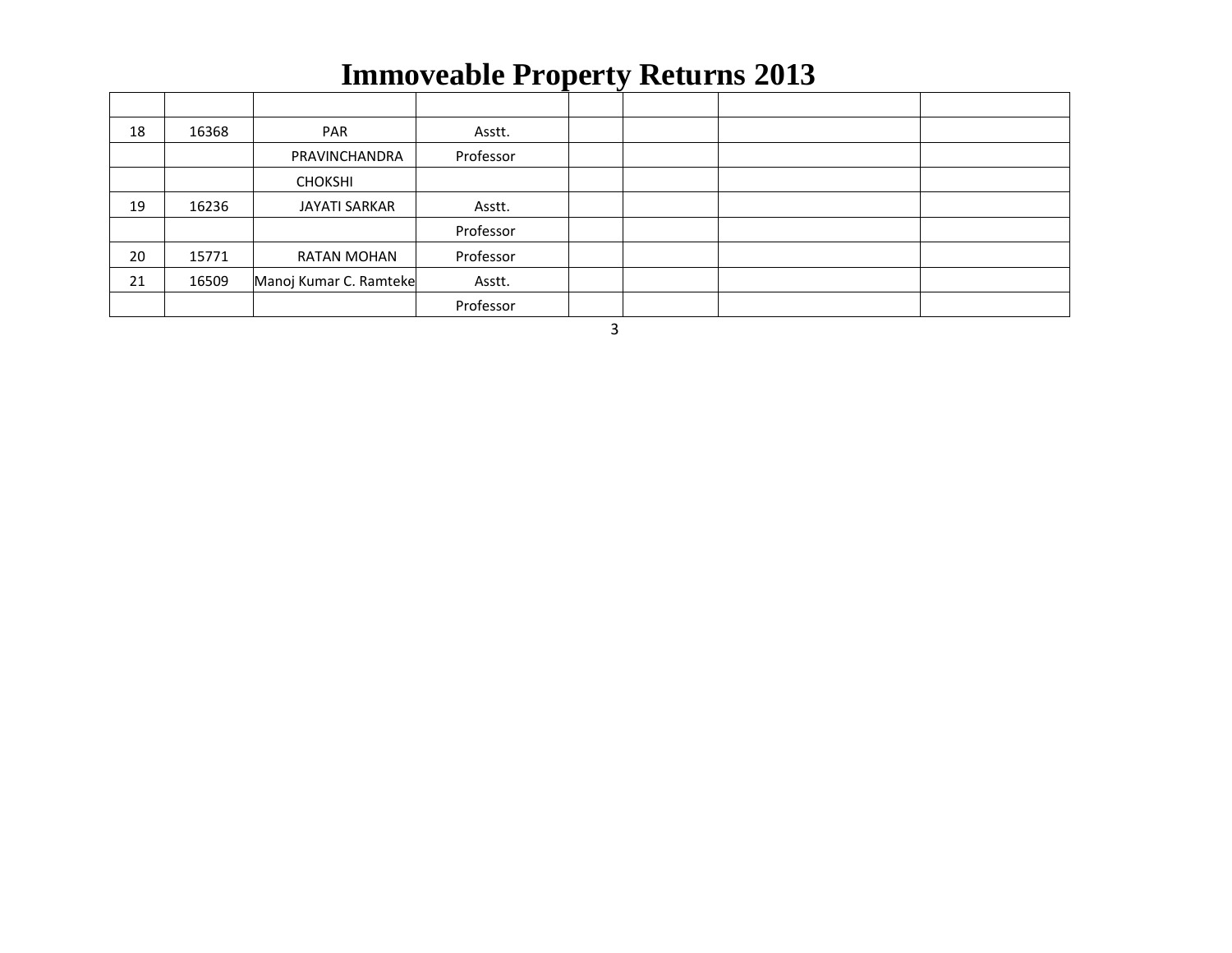|                |          | List of immovable property returns (Submitted) |                    | <b>Not submitted</b> |          |                   |                    |  |
|----------------|----------|------------------------------------------------|--------------------|----------------------|----------|-------------------|--------------------|--|
|                |          | <b>CHEMISTRY</b>                               |                    |                      |          | <b>CHEMISTRY</b>  |                    |  |
| S.No.          | Emp.Code | Emp. Name                                      | <b>Designation</b> | S.No.                | Emp.Code | Emp. Name         | <b>Designation</b> |  |
| $\mathbf{1}$   | 16076    | SHASHANK DEEP                                  | Associate          | $\mathbf{1}$         | 16025    | V.HARIDAS         | Associate          |  |
|                |          |                                                | Professor          |                      |          |                   | Professor          |  |
| $\overline{2}$ | 16226    | SAMEER SAPRA                                   | Associate          | $2^{\circ}$          | 16212    | S.NAGENDRAN       | Associate          |  |
|                |          |                                                | Professor          |                      |          |                   | Professor          |  |
| $\mathbf{3}$   | 16021    | SIDDHARTH                                      | Professor          | $\mathbf{3}$         | 16324    | <b>NIDHI JAIN</b> | Asstt.             |  |
|                |          | <b>PANDEY</b>                                  |                    |                      |          |                   | Professor          |  |
| 4              |          | Ashok Kr. Ganguli                              | Professor          | 5                    | 15506    | <b>B. JAYARAM</b> | Professor          |  |
| 5              |          | Hemant Kumar Kashyap                           | Asstt. Professor   | 6                    | 15090    | M.N. GUPTA        | Professor          |  |
| 6              |          | Ravi Singh                                     | Asstt.             | $\overline{7}$       | 15507    | D.K.              | Professor          |  |
| $\overline{7}$ | 15095    | P.S. Pandey                                    | Professor          |                      |          | BANDYOPADHYAY     |                    |  |
| 8              | 15877    | N.G.RAMESH                                     | Professor          | 8                    | 15536    | <b>NALIN PANT</b> | Professor          |  |
| 9              | 15091    | A.K. SINGH                                     | Professor          | 9                    | 15770    | JAI DEO SINGH     | Professor          |  |
| 10             | 15874    | <b>SUNIL KUMAR</b>                             | Professor          | 10                   | 15970    | ANIL JACOB        | Professor          |  |
|                |          | <b>KHARE</b>                                   |                    |                      |          | <b>ELIAS</b>      |                    |  |
| 11.            |          | Praveen Ingole                                 |                    | 11                   | 15784    | RAVI SHANKAR      | Professor          |  |
| 12             | 15687    | <b>CHARUSITA</b>                               | Professor          |                      |          |                   |                    |  |
|                |          | CHAKRAVARTY                                    |                    |                      |          |                   |                    |  |
| 13.            | 15103    | H.M. CHAWLA                                    | Professor          | 13                   | 15505    | A.RAMANAN         | Professor          |  |
|                |          |                                                |                    | 14                   | 15782    | NARAYANAN         | Professor          |  |
| 14.            | 16251    | PRAMIT KUMAR                                   | Associate          |                      |          | D. KURUR          |                    |  |
|                |          | <b>CHOWDHURY</b>                               | Professor          | 15                   | 15104    | RAM NATH RAM      | Professor          |  |
|                |          |                                                |                    |                      |          |                   |                    |  |
|                |          |                                                |                    |                      |          |                   |                    |  |
|                |          |                                                |                    |                      |          |                   |                    |  |
|                |          |                                                |                    |                      |          |                   |                    |  |
|                |          |                                                |                    |                      |          |                   |                    |  |
|                |          |                                                |                    |                      |          |                   |                    |  |
|                |          |                                                |                    |                      |          |                   |                    |  |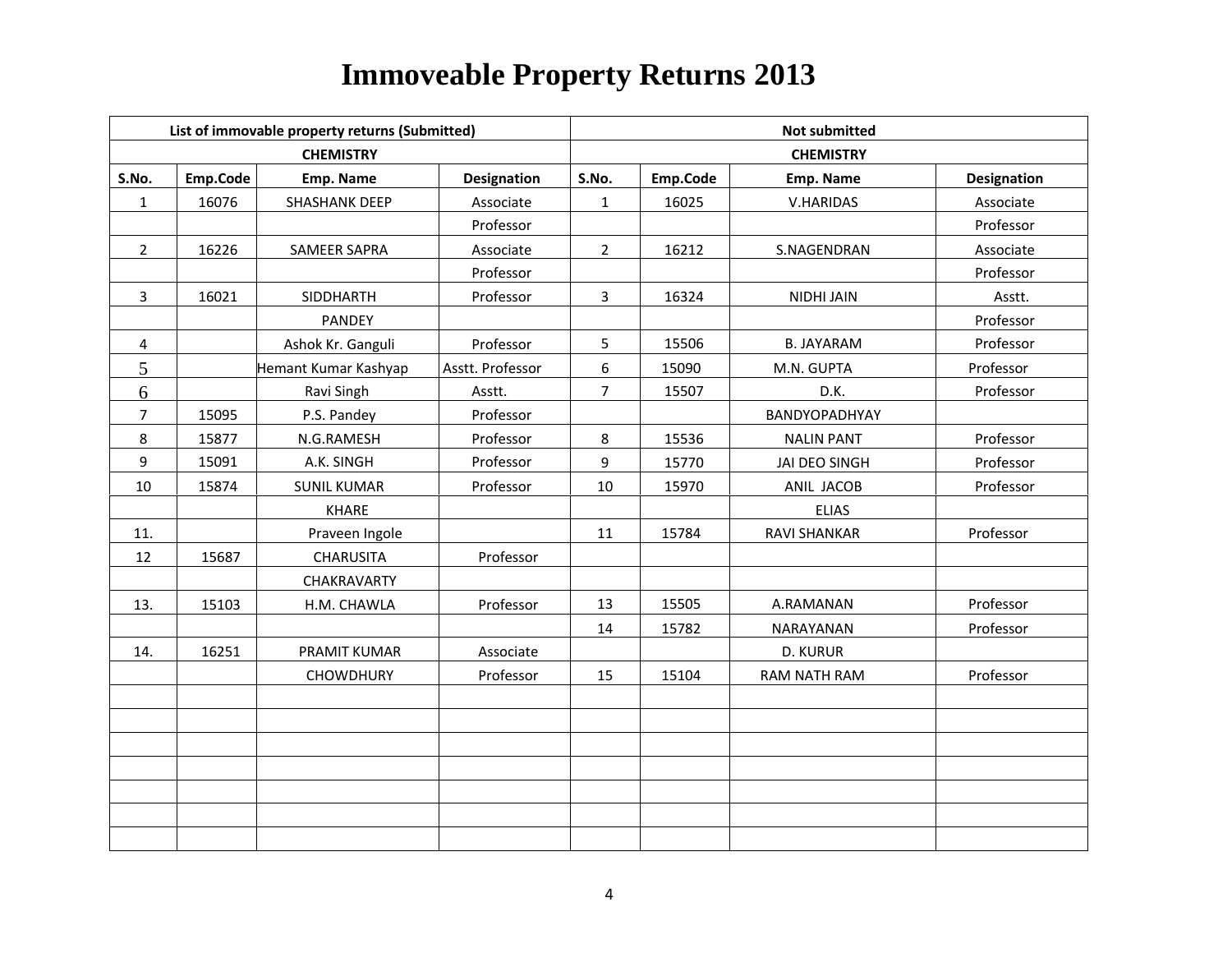|       |          | List of immovable property returns (Submitted) |                    | <b>Not submitted</b> |          |                          |             |  |
|-------|----------|------------------------------------------------|--------------------|----------------------|----------|--------------------------|-------------|--|
|       |          | <b>CIVIL ENGINEERING</b>                       |                    |                      |          | <b>CIVIL ENGINEERING</b> |             |  |
| S.No. | Emp.Code | Emp. Name                                      | <b>Designation</b> | S.No.                | Emp.Code | Emp. Name                | Designation |  |
| 1.    | 15960    | <b>ARVIND KUMAR</b>                            | Professor          | $\mathbf{1}$         | 15594    | S.K. DEB                 | Associate   |  |
|       |          | <b>NEMA</b>                                    |                    |                      |          |                          | Professor   |  |
| 2.    | 15783    | <b>VENKATA RAMANA</b>                          | Professor          | $\overline{2}$       | 15600    | <b>RAKESH KHOSA</b>      | Associate   |  |
|       |          | <b>GUNTURI</b>                                 |                    |                      |          |                          | Professor   |  |
| 3.    | 16390    | ARAVIND KRISHNA                                | Asstt.             | 3                    | 16295    | <b>B. MUNWAR BASHA</b>   | Asstt.      |  |
|       |          | SWAMY                                          | Professor          |                      |          |                          | Professor   |  |
| 4.    | 16381    | DHANYA C.T.                                    | Asstt.             | 4                    | 15974    | RAMACHANDRA RAO          | Associate   |  |
|       |          |                                                | Professor          |                      |          | <b>KALAGA</b>            | Professor   |  |
| 5.    | 16307    | <b>ARUN KUMAR</b>                              | Asstt.             | 5                    | 16244    | R. AYOTHIRAMAN           | Associate   |  |
|       |          |                                                | Professor          |                      |          |                          | Professor   |  |
| 6.    | 15593    | <b>SHASHI MATHUR</b>                           | Professor          | 6                    | 15338    | A.K. GOSAIN              | Professor   |  |
| 7.    | 16333    | <b>DIPTI RANJAN</b>                            | Asstt.             | 7                    | 15601    | K.S. RAO                 | Professor   |  |
|       |          | SAHOO                                          | Professor          | 8                    | 15153    | <b>GEETAM TEWARI</b>     | Professor   |  |
| 8.    | 15608    | A.K. JAIN                                      | Professor          |                      |          |                          |             |  |
| 9.    | 15609    | M.MALLIKHARJUNA                                | Sr. Programmer     | 9                    | 15859    | <b>ATUL KUMAR</b>        | Professor   |  |
| 10.   | 15973    | <b>SUPRATIC GUPTA</b>                          | Asstt.             |                      |          | <b>MITTAL</b>            |             |  |
|       |          |                                                | Professor          |                      |          |                          |             |  |
| 11.   | 16046    | DEO RAJ KAUSHAL                                | Associate          |                      |          |                          |             |  |
|       |          |                                                | Professor          |                      |          |                          |             |  |
| 12.   | 16300    | SHASHANK                                       | Asstt.             | 10                   | 16363    | <b>ANIL SAWHNEY</b>      | Professor   |  |
|       |          | <b>BISHNOI</b>                                 | Professor          | 11                   | 15339    | <b>GURMAIL S.</b>        | Associate   |  |
| 13.   | 15596    | <b>B.BHATTACHARJEE</b>                         | Professor          |                      |          | <b>BENIPAL</b>           | Professor   |  |
| 14.   | 16223    | <b>GAZALA HABIB</b>                            | Asstt.             | 12                   | 16132    | <b>KUMAR NEERAJ</b>      | Associate   |  |
|       |          |                                                | Professor          |                      |          | <b>JHA</b>               | Professor   |  |
| 15.   | 16056    | <b>SURESH BHALLA</b>                           | Associate          | 13                   | 15337    | K.G. SHARMA              | Professor   |  |
|       |          |                                                | Professor          |                      |          |                          |             |  |
| 16.   | 15872    | <b>BABU J.ALAPPAT</b>                          | Professor          |                      |          |                          |             |  |
| 17.   | 15965    | J.T.SHAHU                                      | Professor          |                      |          |                          |             |  |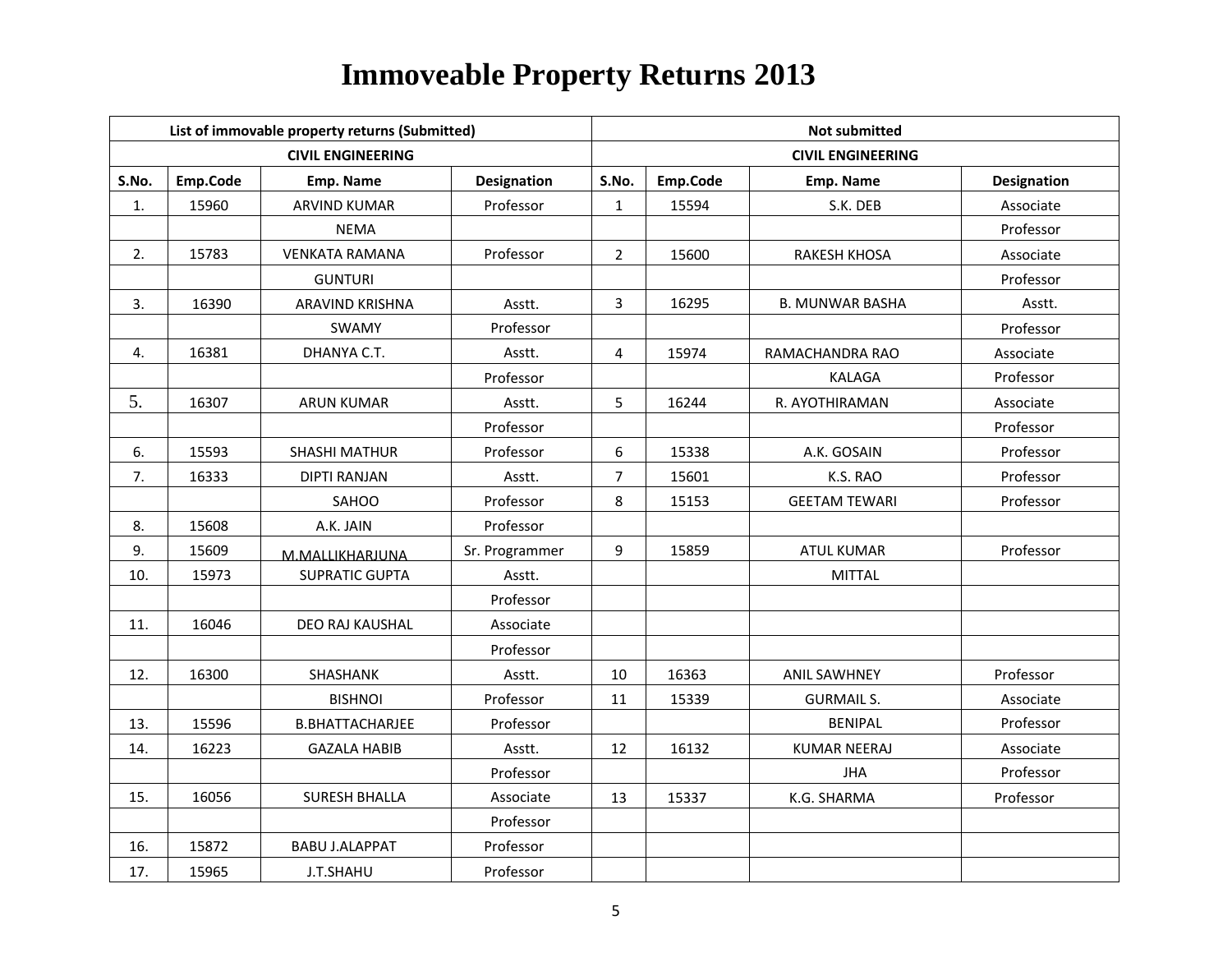| 18  | 15340 | N.K. GARG              | Professor |  |  |
|-----|-------|------------------------|-----------|--|--|
| 19. | 16042 | <b>BHAGU RAM</b>       | Professor |  |  |
|     |       | <b>CHAHAR</b>          |           |  |  |
| 20. | 16297 | <b>BAPPADITYA</b>      | Asstt.    |  |  |
|     |       | <b>MANNA</b>           | Professor |  |  |
| 21. | 16208 | J. UMA                 | Asstt.    |  |  |
|     |       | <b>MAHESWARI</b>       | Professor |  |  |
| 22. | 15362 | <b>MUKESH KHARE</b>    | Professor |  |  |
| 23. | 15341 | <b>MANOJ DATTA</b>     | Professor |  |  |
| 24. | 16346 | <b>ABHIJIT GANGULI</b> | Asstt.    |  |  |
|     |       |                        | Professor |  |  |
| 25. | 15791 | A.K.KESHARI            | Professor |  |  |
| 26. |       | S. Chakma              | Asstt.    |  |  |
|     |       |                        | Professor |  |  |
| 27  | 15786 | <b>ALOK MADAN</b>      | Professor |  |  |
|     |       |                        |           |  |  |
| 28  | 15853 | К.                     | Professor |  |  |
|     |       | CHANDRASHEKHAR         |           |  |  |
|     |       | <b>IYER</b>            |           |  |  |
| 29  | 15606 | <b>ASHOK GUPTA</b>     | Professor |  |  |
| 30  | 16247 | VASANT A.              | Associate |  |  |
|     |       | <b>MATSAGAR</b>        | Professor |  |  |
| 31  | 16413 | A.K.Nagpal             | Emritus   |  |  |
|     |       |                        | Professor |  |  |
|     |       |                        |           |  |  |
| 32  | 16335 | <b>TANUSREE</b>        | Asstt.    |  |  |
|     |       | <b>CHAKRABORTY</b>     | Professor |  |  |
|     |       |                        |           |  |  |
|     |       |                        |           |  |  |
|     |       |                        |           |  |  |
|     |       |                        |           |  |  |
|     |       |                        |           |  |  |
|     |       |                        |           |  |  |
|     |       |                        |           |  |  |
|     |       |                        |           |  |  |
|     |       |                        |           |  |  |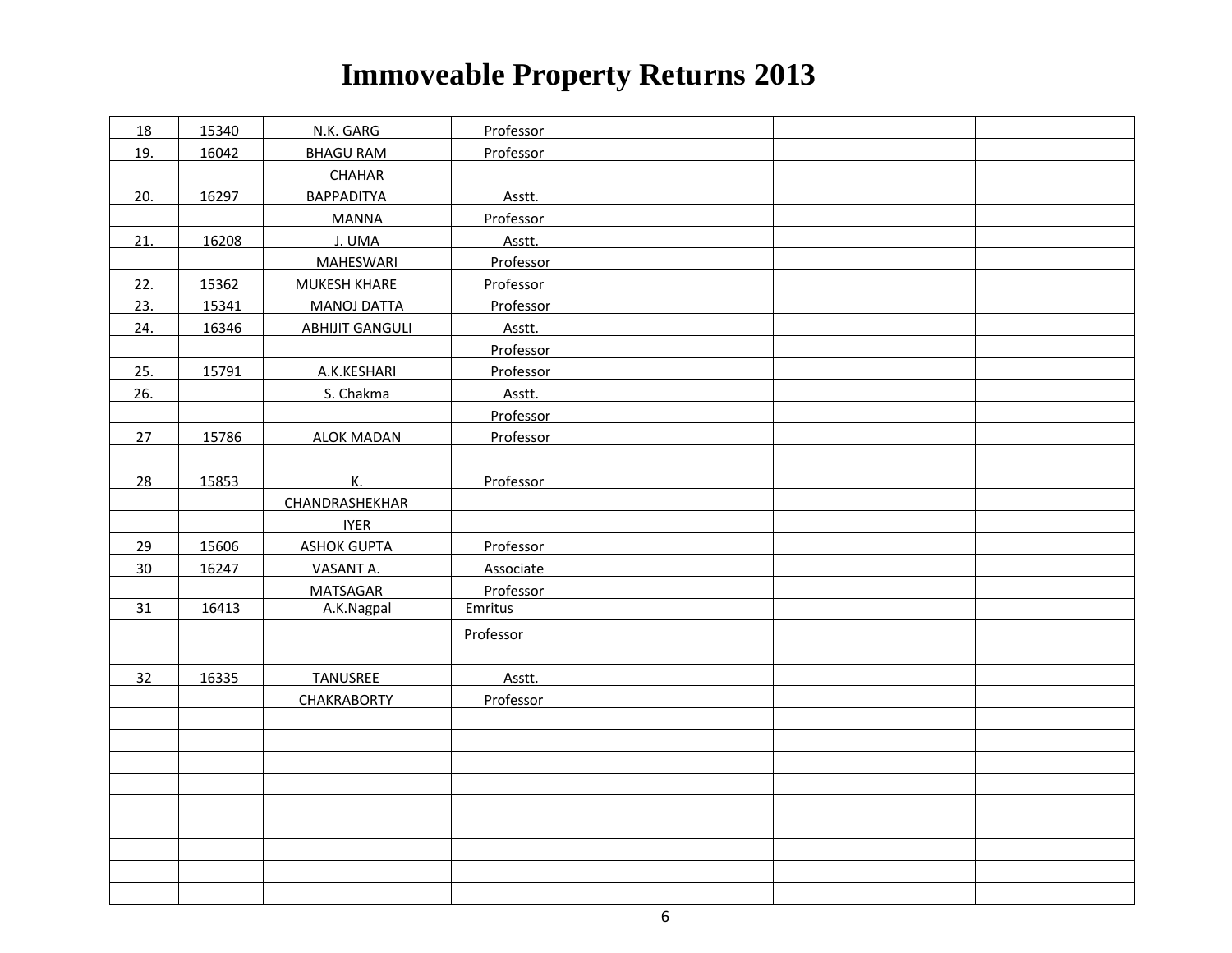|                  |          | List of immovable property returns (Submitted) |                    |                | <b>Not submitted</b> |                        |                    |  |  |
|------------------|----------|------------------------------------------------|--------------------|----------------|----------------------|------------------------|--------------------|--|--|
|                  |          | <b>C.S.E.</b>                                  |                    |                |                      | <b>C.S.E.</b>          |                    |  |  |
| S.No.            | Emp.Code | Emp. Name                                      | <b>Designation</b> | S.No.          | Emp.Code             | Emp. Name              | <b>Designation</b> |  |  |
| $\mathbf{1}$     | 16134    | AMITABHA BAGCHI                                | Associate          | $\mathbf{1}$   | 16161                | <b>SUBODH KUMAR</b>    | Associate          |  |  |
|                  |          |                                                | Professor          |                |                      |                        | Professor          |  |  |
| $\overline{2}$   | 16138    | <b>VINAY JOSEPH</b>                            | Asstt.             | $\overline{2}$ | 16269                | AADITESHWAR            | Asstt.             |  |  |
|                  |          | <b>RIBEIRO</b>                                 | Professor          |                |                      | <b>SETH</b>            | Professor          |  |  |
| 3                | 16260    | SORAV BANSAL                                   | Asstt.             | 3              | 16340                | <b>SMRUTI RANJAN</b>   | Asstt.             |  |  |
|                  |          |                                                | Professor          |                |                      | SARANGI                | Professor          |  |  |
| 4                | 15446    | S.K. GUPTA                                     | Professor          | $\overline{4}$ | 16023                | <b>KOLIN PAUL (GE)</b> | Associate          |  |  |
| 5                | 15455    | S.ARUN-KUMAR                                   | Professor          |                |                      |                        | Professor          |  |  |
| $\boldsymbol{6}$ | 15987    | <b>AMIT KUMAR</b>                              | Professor          | 5              | 16350                | <b>MAYA RAMANATH</b>   | Asstt.             |  |  |
| $\overline{7}$   | 16292    | RAGESH JAISWAL                                 | Asstt.             |                |                      |                        | Professor          |  |  |
|                  |          |                                                | Professor          | 6              | 15443                | <b>B.N. JAIN</b>       | Professor          |  |  |
| 8                | 15958    | PREETI RANJAN                                  | Professor          | $\overline{7}$ | 15448                | SAROJ KAUSHIK          | Professor          |  |  |
|                  |          | PANDA                                          |                    | 8              | 16383                | PARAG SINGLA           | Asstt.             |  |  |
| 9                | 15819    | <b>NAVEEN GARG</b>                             | Professor          |                |                      |                        | Professor          |  |  |
| 10               | 15445    | ANSHUL KUMAR                                   | Professor          | 9              | 15589                | <b>SUBHASHIS</b>       | Professor          |  |  |
| 11               | 15683    | Sanjeeva Prasad                                | Professor          |                |                      | <b>BANERJEE</b>        |                    |  |  |
|                  |          |                                                |                    | 10             | 15590                | <b>SANDEEP SEN</b>     | Professor          |  |  |
|                  |          |                                                |                    | 11             | 15450                | M. BALAKRISHNAN        | Professor          |  |  |
|                  |          |                                                |                    | 12             | 15812                | PREM KUMAR             | Professor          |  |  |
|                  |          |                                                |                    |                |                      | <b>KALRA</b>           |                    |  |  |
|                  |          |                                                |                    |                |                      |                        |                    |  |  |
|                  |          |                                                |                    |                |                      |                        |                    |  |  |
|                  |          |                                                |                    |                |                      |                        |                    |  |  |
|                  |          |                                                |                    |                |                      |                        |                    |  |  |
|                  |          |                                                |                    |                |                      |                        |                    |  |  |
|                  |          |                                                |                    |                |                      |                        |                    |  |  |
|                  |          |                                                |                    |                |                      |                        |                    |  |  |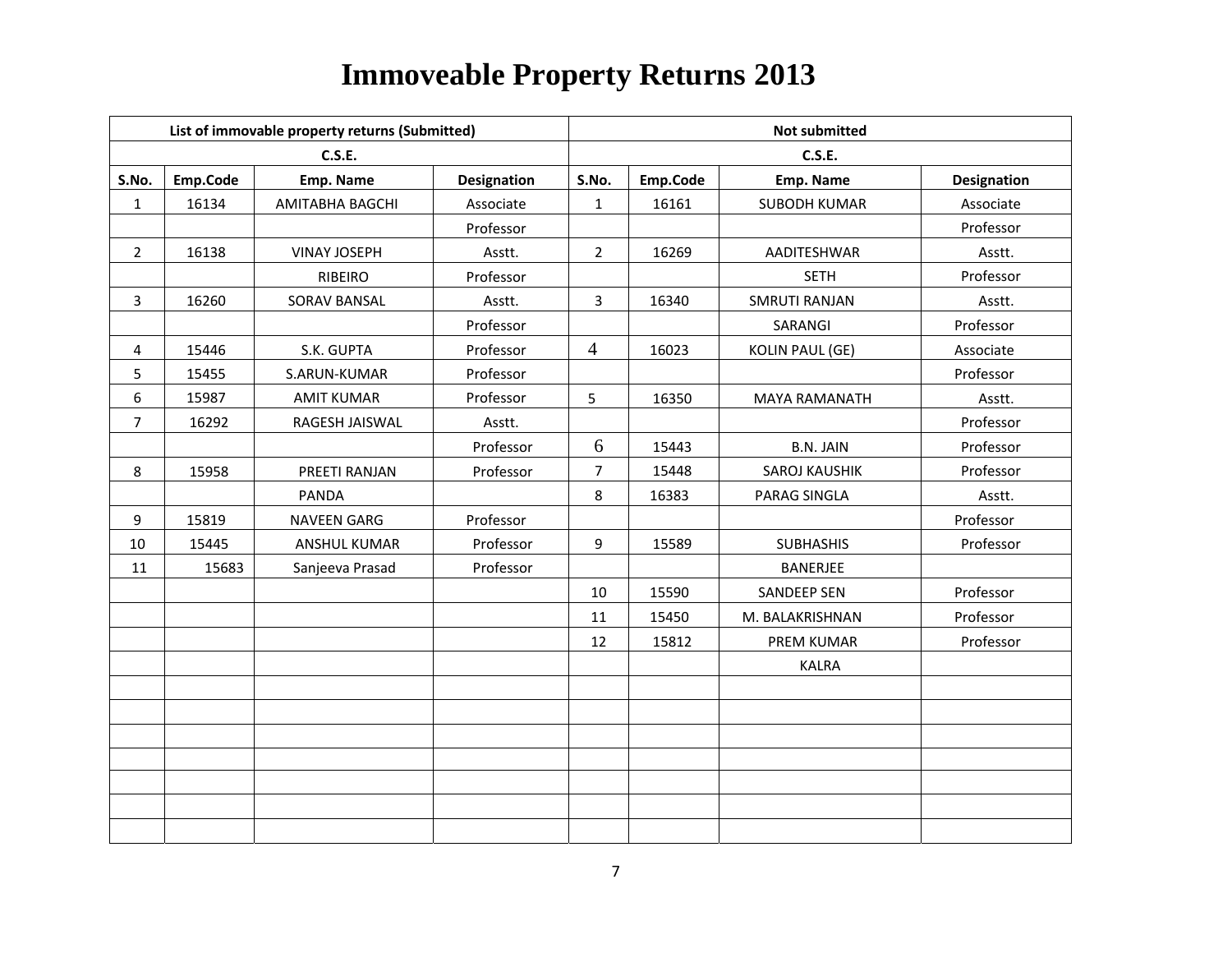|  |  | 13 | 15683 | SANJIVA PRASAD     | Professor |
|--|--|----|-------|--------------------|-----------|
|  |  | 14 | 16228 | PANKAJ JALOTE      | Professor |
|  |  | 15 | 16428 | S.N. MAHESHWARI    | Professor |
|  |  | 16 | 15591 | <b>HUZUR SARAN</b> | Professor |
|  |  |    |       |                    |           |
|  |  |    |       |                    |           |
|  |  |    |       |                    |           |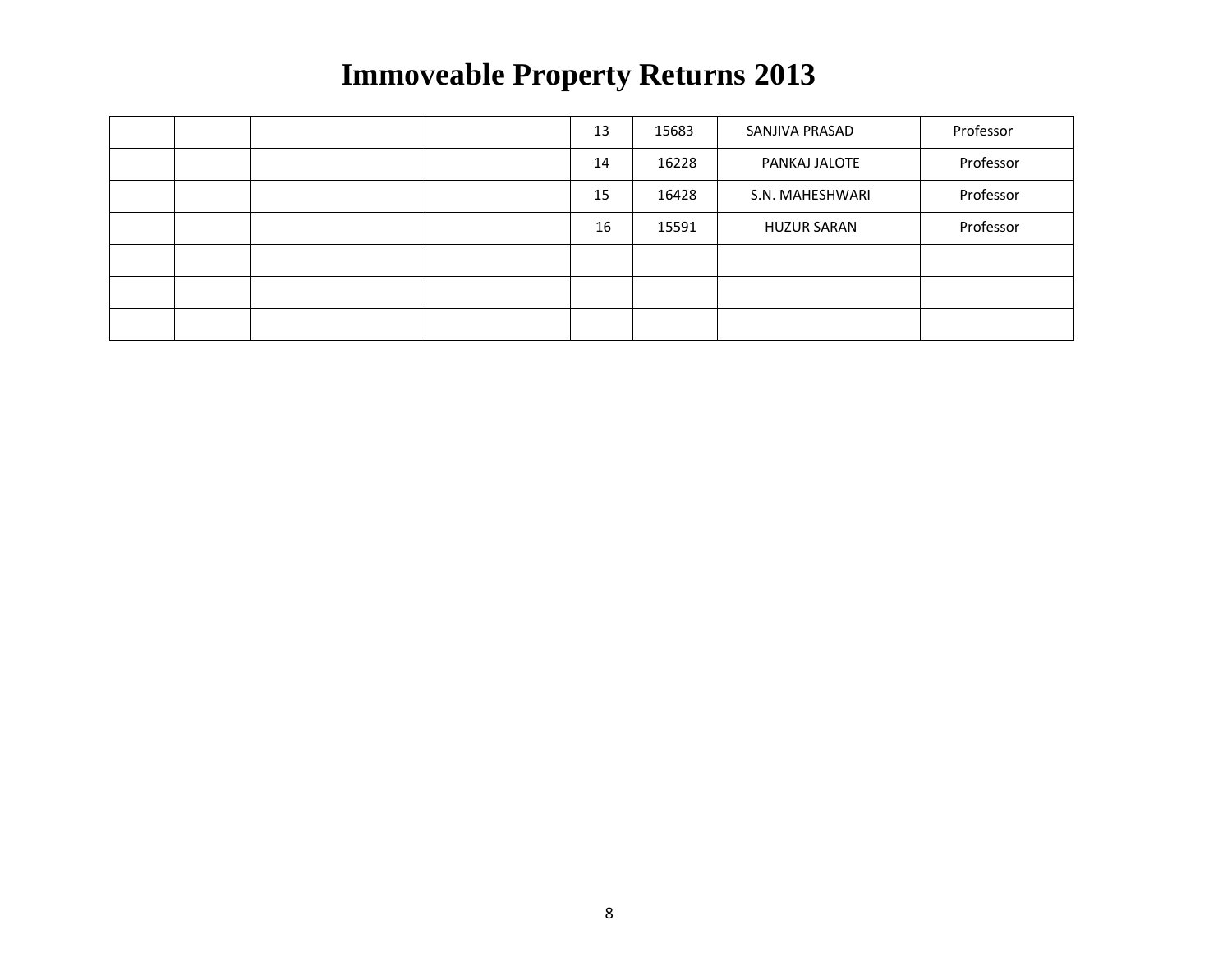|                |          | List of immovable property returns (Submitted) |                 | <b>Not submitted</b> |          |                               |                    |  |
|----------------|----------|------------------------------------------------|-----------------|----------------------|----------|-------------------------------|--------------------|--|
|                |          | <b>ELECTRICAL ENGINEERING</b>                  |                 |                      |          | <b>ELECTRICAL ENGINEERING</b> |                    |  |
| S.No.          | Emp.Code | Emp. Name                                      | Designation     | S.No.                | Emp.Code | Emp. Name                     | <b>Designation</b> |  |
| $\mathbf{1}$   | 15139    | <b>BASABI BHAUMIK</b>                          | Professor       | $\mathbf{1}$         | 16066    | <b>BIJAYA KETAN</b>           | Associate          |  |
| $\overline{2}$ | 15146    | V.K. JAIN                                      | Professor       |                      |          | <b>PANIGRAHI</b>              | Professor          |  |
| 3              | 16402    | <b>KUSHAL KUMAR</b>                            | Asstt.          | $\overline{2}$       | 16080    | <b>BREJESH LALL</b>           | Associate          |  |
|                |          | SHAH                                           | Professor       |                      |          |                               | Professor          |  |
| 4              | 15144    | <b>UMESH KUMAR</b>                             | Asstt.          | 3                    | 16170    | <b>NILANJAN SENROY</b>        | Associate          |  |
|                |          |                                                | Professor       |                      |          |                               | Professor          |  |
| 5              | 15152    | S.D. JOSHI                                     | Professor       | 4                    | 16259    | <b>MANAV BHATNAGAR</b>        | Associate          |  |
| 6              | 16396    | <b>MUKUL SARKAR</b>                            | Asstt.          |                      |          |                               | Professor          |  |
|                |          |                                                | Professor       | 5                    | 16218    | <b>ABHIJIT</b>                | Asstt.             |  |
| $\overline{7}$ |          | H.M. Gupta                                     | Professor       |                      |          | RAMCHANDRA                    | Professor          |  |
| 8              |          | Turbo Majumdar                                 | Asst. Professor |                      |          | ABHYANKAR                     |                    |  |
| 9              |          | Madhusudhan Singh                              | Assoc.          | 6                    | 16378    | ANUJ DHAWAN                   | Asstt.             |  |
| 10             | 16140    | <b>SHOURIBRATA</b>                             | Associate       |                      |          |                               | Professor          |  |
|                |          | <b>CHATTERJEE</b>                              | Professor       | $\overline{7}$       | 15142    | G.S.                          | Professor          |  |
| 11             | 15851    | <b>RANJAN KUMAR</b>                            | Professor       |                      |          | VISWESWARAN                   |                    |  |
|                |          | <b>MALLIK</b>                                  |                 | 8                    | 15604    | M.HANMANDLU                   | Professor          |  |
| 12             | 15808    | <b>SHANKAR</b>                                 | Professor       | 9                    | 15154    | <b>BHIM SINGH</b>             | Professor          |  |
|                |          | <b>PRAKRIYA</b>                                |                 | 10                   | 15597    | SANTANU                       | Professor          |  |
| 13             | 16384    | SHUBHENDU                                      | Asstt.          |                      |          | CHAUDHURY                     |                    |  |
|                |          | <b>BHASIN</b>                                  | Professor       | 11                   | 15795    | <b>G.BHUVANESWARI</b>         | Professor          |  |
| 14             | 15145    | P.R. BIJWE                                     | Professor       |                      |          |                               |                    |  |
| 15             | 15136    | <b>VINOD CHANDRA</b>                           | Professor       | 12                   | 15865    | K.R.RAJAGOPAL                 | Professor          |  |
| 16             | 15805    | <b>RANJAN BOSE</b>                             | Professor       | 13                   | 15949    | <b>MUMMADI</b>                | Professor          |  |
| 17             | 16150    | <b>SUMANTRA DUTTA</b>                          | Associate       |                      |          | VEERACHARY                    |                    |  |
|                |          | <b>ROY</b>                                     | Professor       | 14                   | 15995    | <b>SUKUMAR MISHRA</b>         | Professor          |  |
| 18             | 16153    | <b>SWADES KUMAR DE</b>                         | Associate       |                      |          |                               |                    |  |
|                |          |                                                | Professor       |                      |          |                               |                    |  |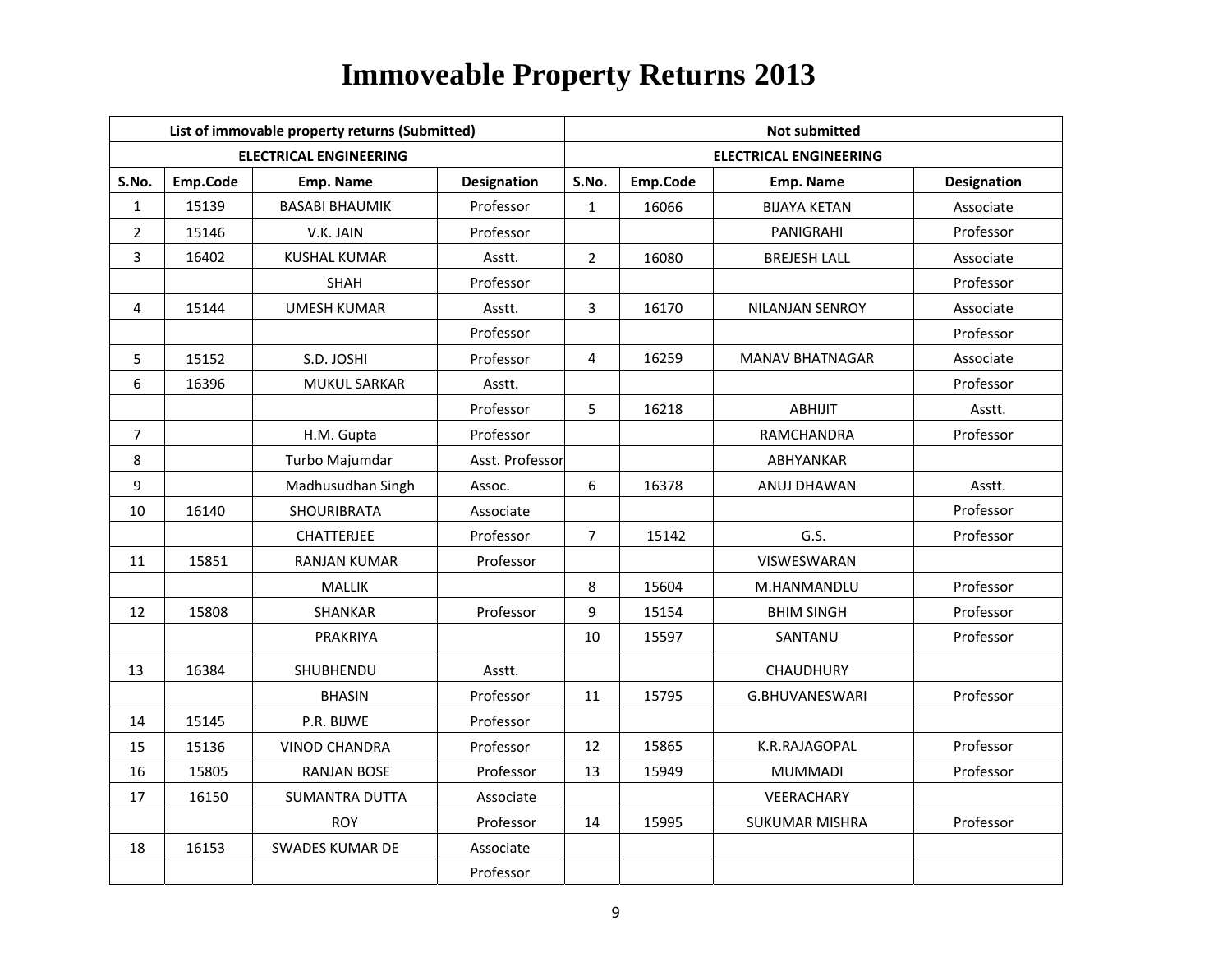| 19 | 16410 | <b>SHAUNAK SEN</b>     | Asstt. Professor | 15 | 16445 | <b>RKP BHATT</b>         | Professor |
|----|-------|------------------------|------------------|----|-------|--------------------------|-----------|
| 20 | 16417 | <b>AMIT KUMAR JAIN</b> | Asstt. Professor | 16 | 16448 | R.K. PATNEY              | Professor |
| 21 | 15729 | M.JAGADESH KUMAR       | Professor        | 17 | 15829 | <b>INDRA NARAYAN KAR</b> | Professor |
| 22 |       | Uday Khankoje          | Asstt. Professor | 18 | 15672 | <b>SUBRAT KAR</b>        | Professor |
| 23 | 15148 | <b>DEVI CHADHA</b>     | Professor        | 19 | 16450 | <b>SAIF KHAN</b>         | Asstt.    |
| 24 | 16092 | MASHUQ-UN-NABI         | Associate        |    |       | MOHAMMED                 | Professor |
|    |       |                        | Professor        | 20 | 16167 | S. JANARDHANAN           | Asstt.    |
| 25 | 16432 | SUMEET AGARWAL         | Asstt. Professor |    |       |                          | Professor |
| 26 |       | <b>Abhishek Dixit</b>  | Asstt. Professor |    |       |                          |           |
| 27 | 15646 | JAYADEVA               | Professor        |    |       |                          |           |
| 20 | 15127 | SURINDRA PRASAD        | Professor        |    |       |                          |           |
|    |       |                        |                  |    |       |                          |           |
|    |       |                        |                  |    |       |                          |           |
|    |       |                        |                  |    |       |                          |           |
|    |       |                        |                  |    |       |                          |           |
|    |       |                        |                  |    |       |                          |           |
|    |       |                        |                  |    |       |                          |           |
|    |       |                        |                  |    |       |                          |           |
|    |       |                        |                  |    |       |                          |           |
|    |       |                        |                  |    |       |                          |           |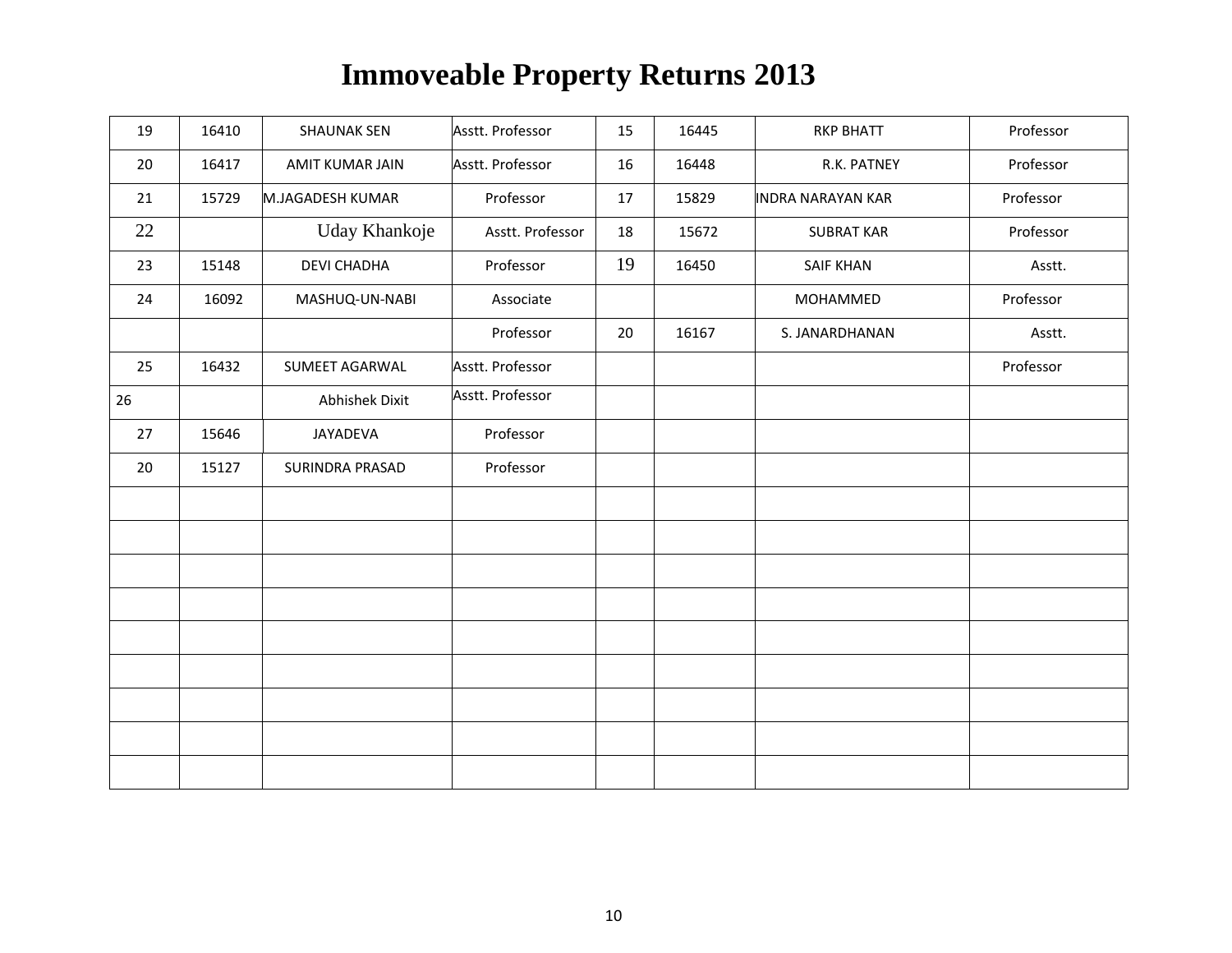|                |          | List of immovable property returns (Submitted) |                    |                | <b>Not submitted</b> |                       |                    |  |  |
|----------------|----------|------------------------------------------------|--------------------|----------------|----------------------|-----------------------|--------------------|--|--|
|                |          | <b>H.U.S.S.</b>                                |                    |                |                      | <b>H.U.S.S.</b>       |                    |  |  |
| S.No.          | Emp.Code | Emp. Name                                      | <b>Designation</b> | S.No.          | Emp.Code             | Emp. Name             | <b>Designation</b> |  |  |
| 1.             | 16336    | RICHA KUMAR                                    | Asstt.             | $\mathbf{1}$   | 16204                | PRITHA CHANDRA        | Asstt.             |  |  |
|                |          |                                                | Professor          |                |                      |                       | Professor          |  |  |
| $\overline{2}$ | 16344    | REETIKA KHERA                                  | Asstt.             | $\overline{2}$ | 16309                | <b>JAYAN JOSE</b>     | Asstt.             |  |  |
|                |          |                                                | Professor          |                |                      | <b>THOMAS</b>         | Professor          |  |  |
| 3              | 16427    | PAROMA SANYAL                                  | Asstt.             | 3              | 16423                | DIVYA DWIVEDI         | Asstt.             |  |  |
|                |          |                                                | Professor          |                |                      |                       | Professor          |  |  |
| 4              | 16447    | RAJAKRISHNAN                                   | Asstt.             | 4              | 16054                | <b>KAMLESH SINGH</b>  | Associate          |  |  |
|                |          | <b>RAJKUMAR</b>                                | Professor          |                |                      |                       | Professor          |  |  |
| 5              | 16439    | ARUDRA VENKATA                                 | Asstt.             | 5              | 16442                | <b>NAVEEN THAYYIL</b> | Asstt.             |  |  |
|                |          |                                                | Professor          |                |                      | KAMALUDDIN            | Professor          |  |  |
| 6              | 16341    | Ankush Aggarwal                                | Asstt.             | 6              | 16123                | <b>VIBHA ARORA</b>    | Associate          |  |  |
|                |          |                                                | Professor          |                |                      |                       | Professor          |  |  |
| $\overline{7}$ |          | Simona                                         | Asstt. Professor   | $\overline{7}$ | 15573                | <b>AMRIT</b>          | Professor          |  |  |
| 8              | 15738    | <b>RAVINDER KAUR</b>                           | Professor          |                |                      | SRINIVASAN            |                    |  |  |
| 9              | 16433    | <b>SOURABH BIKAS</b>                           | Asstt.             | 8              | 15718                | SANIL V.              | Professor          |  |  |
|                |          |                                                | Professor          | 9              | 16249                | FARHANA IBRAHIM       | Asstt.             |  |  |
| 10             | 16341    | <b>ARJUN GHOSH</b>                             | Asstt.             |                |                      |                       | Professor          |  |  |
|                |          |                                                | Professor          | 10             | 16311                | SARBESWAR SAHOO       | Asstt.             |  |  |
| 11             | 16327    | <b>BIJOY H.BORUAH</b>                          | Professor          |                |                      |                       | Professor          |  |  |
| 12.            | 16246    | <b>STUTI KHANNA</b>                            | Asstt.             | 11             | 16334                | <b>DEBASIS MONDAL</b> | Asstt.             |  |  |
|                |          |                                                | Professor          |                |                      |                       | Professor          |  |  |
|                |          |                                                |                    |                |                      |                       |                    |  |  |
|                |          |                                                |                    |                |                      |                       |                    |  |  |
|                |          |                                                |                    |                |                      |                       |                    |  |  |
|                |          |                                                |                    |                |                      |                       |                    |  |  |
|                |          |                                                |                    |                |                      |                       |                    |  |  |
|                |          |                                                |                    |                |                      |                       |                    |  |  |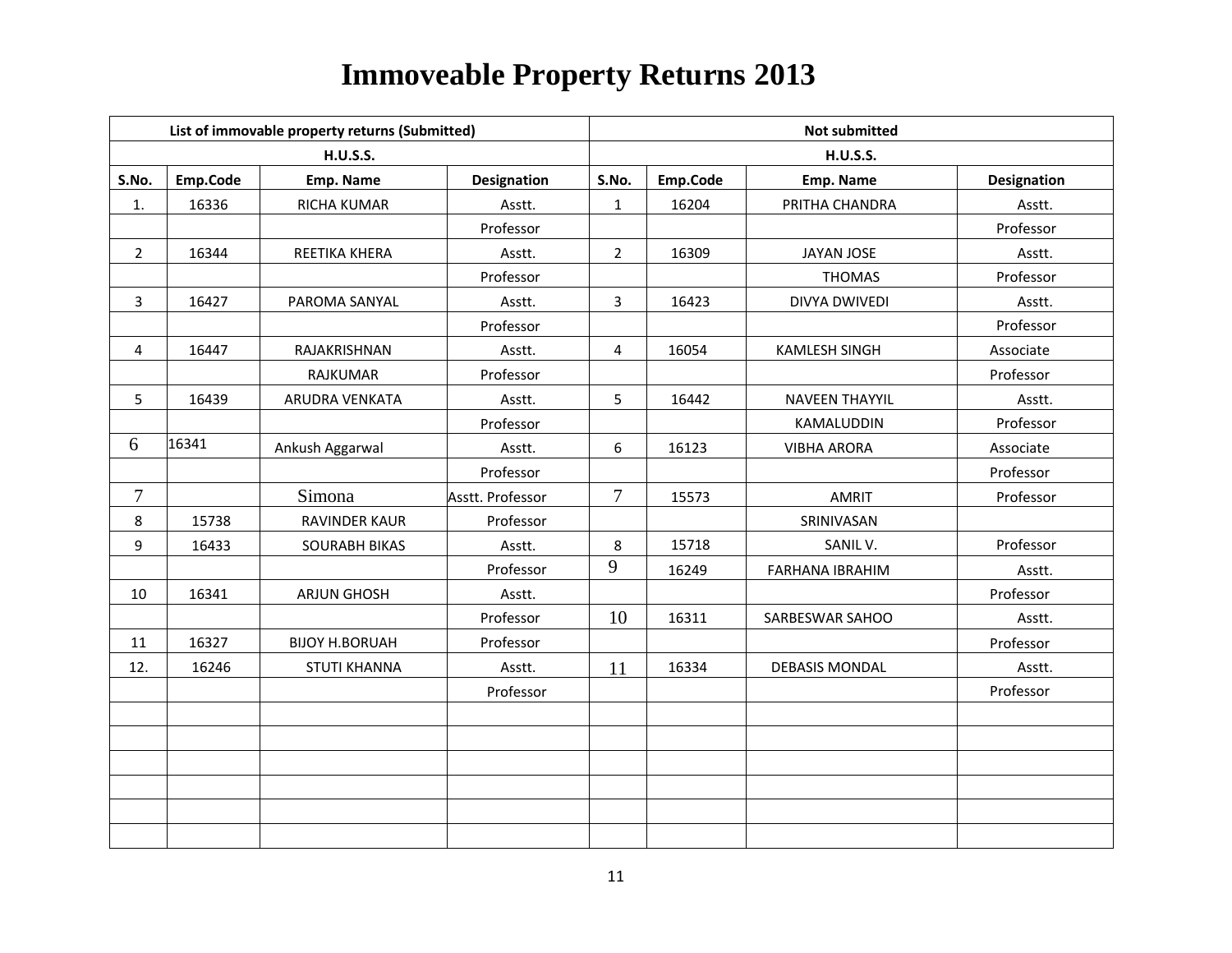|  |  | 12 | 16216 | AMBUJ D. SAGAR      | Professor |
|--|--|----|-------|---------------------|-----------|
|  |  | 13 | 15167 | V. UPADHYAY         | Professor |
|  |  | 14 | 16441 | UPASNA SHARMA       | Asstt.    |
|  |  |    |       |                     | Professor |
|  |  | 15 | 15501 | RUKMINI BHAYA       | Professor |
|  |  |    |       | <b>NAIR</b>         |           |
|  |  | 16 | 16081 | PURNIMA SINGH       | Professor |
|  |  | 17 | 16238 | C.A.TOMY            | Professor |
|  |  |    |       |                     |           |
|  |  | 18 | 15998 | ANGELIE MULTANI     | Associate |
|  |  |    |       |                     | Professor |
|  |  | 19 | 16124 | <b>BHARATI PURI</b> | Associate |
|  |  |    |       |                     | Professor |
|  |  |    |       |                     |           |
|  |  |    |       |                     |           |
|  |  |    |       |                     |           |
|  |  |    |       |                     |           |
|  |  |    |       |                     |           |
|  |  |    |       |                     |           |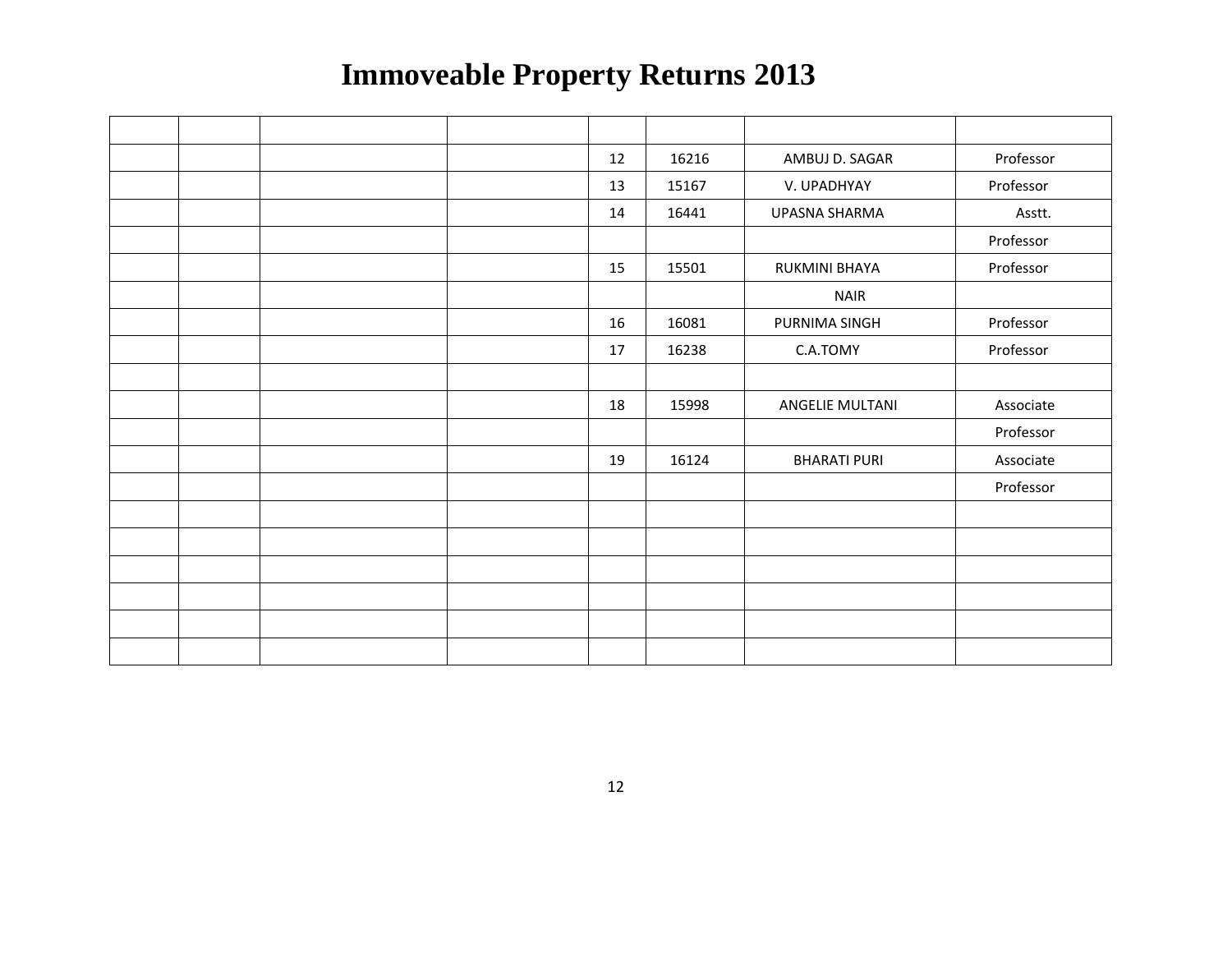|                |          | List of immovable property returns (Submitted) |                    |                 | <b>Not submitted</b> |                        |                    |  |  |
|----------------|----------|------------------------------------------------|--------------------|-----------------|----------------------|------------------------|--------------------|--|--|
|                |          | D.M.S                                          |                    |                 |                      | D.M.S                  |                    |  |  |
| S.No.          | Emp.Code | Emp. Name                                      | <b>Designation</b> | S.No.           | Emp.Code             | Emp. Name              | <b>Designation</b> |  |  |
| $\mathbf{1}$   | 16298    | SHVETA SINGH                                   | Asstt.             | $\mathbf{1}$    | 15526                | <b>HARISH CHAUDHRY</b> | Asstt.             |  |  |
|                |          |                                                | Professor          |                 |                      |                        | Professor          |  |  |
| $\overline{2}$ | 16449    | DR.JITENDRA                                    | Asstt.             | $\overline{2}$  | 16434                | RUCHI SHARMA           | Asstt.             |  |  |
|                |          | MADAAN                                         | Professor          |                 |                      |                        | Professor          |  |  |
| $\mathbf{3}$   | 15624    | <b>SUSHIL</b>                                  | Professor          | $\overline{3}$  | 15619                | <b>KANIKA TANDON</b>   | Professor          |  |  |
| $\overline{4}$ | 15623    | P.K.JAIN                                       | Professor          |                 |                      | <b>BHAL</b>            |                    |  |  |
| 5              | 15799    | SURENDRA SINGH                                 | Professor          | $\overline{4}$  | 15785                | M.P. GUPTA             | Professor          |  |  |
|                |          | YADAV                                          |                    |                 |                      |                        |                    |  |  |
| 6              | 15867    | <b>RAVI SHANKAR</b>                            | Professor          | $5\overline{)}$ | 16195                | <b>MAHIM SAGAR</b>     | Associate          |  |  |
| $\overline{7}$ | 16294    | <b>SURYA PRAKASH</b>                           | Asstt.             |                 |                      |                        | Professor          |  |  |
|                |          | SINGH                                          | Professor          |                 |                      |                        |                    |  |  |
| 8              | 16078    | SEEMA SHARMA                                   | Associate          |                 |                      |                        |                    |  |  |
|                |          |                                                | Professor          |                 |                      |                        |                    |  |  |
| 9              |          | Dr. P.Vigneshwara                              |                    |                 |                      |                        |                    |  |  |
| 10             | 16431    | SHUCHI SINHA                                   | Asstt.             |                 |                      |                        |                    |  |  |
|                |          |                                                | Professor          |                 |                      |                        |                    |  |  |
|                |          |                                                |                    |                 |                      |                        |                    |  |  |
|                |          |                                                |                    |                 |                      |                        |                    |  |  |
|                |          |                                                |                    |                 |                      |                        |                    |  |  |
|                |          |                                                |                    |                 |                      |                        |                    |  |  |
|                |          |                                                |                    |                 |                      |                        |                    |  |  |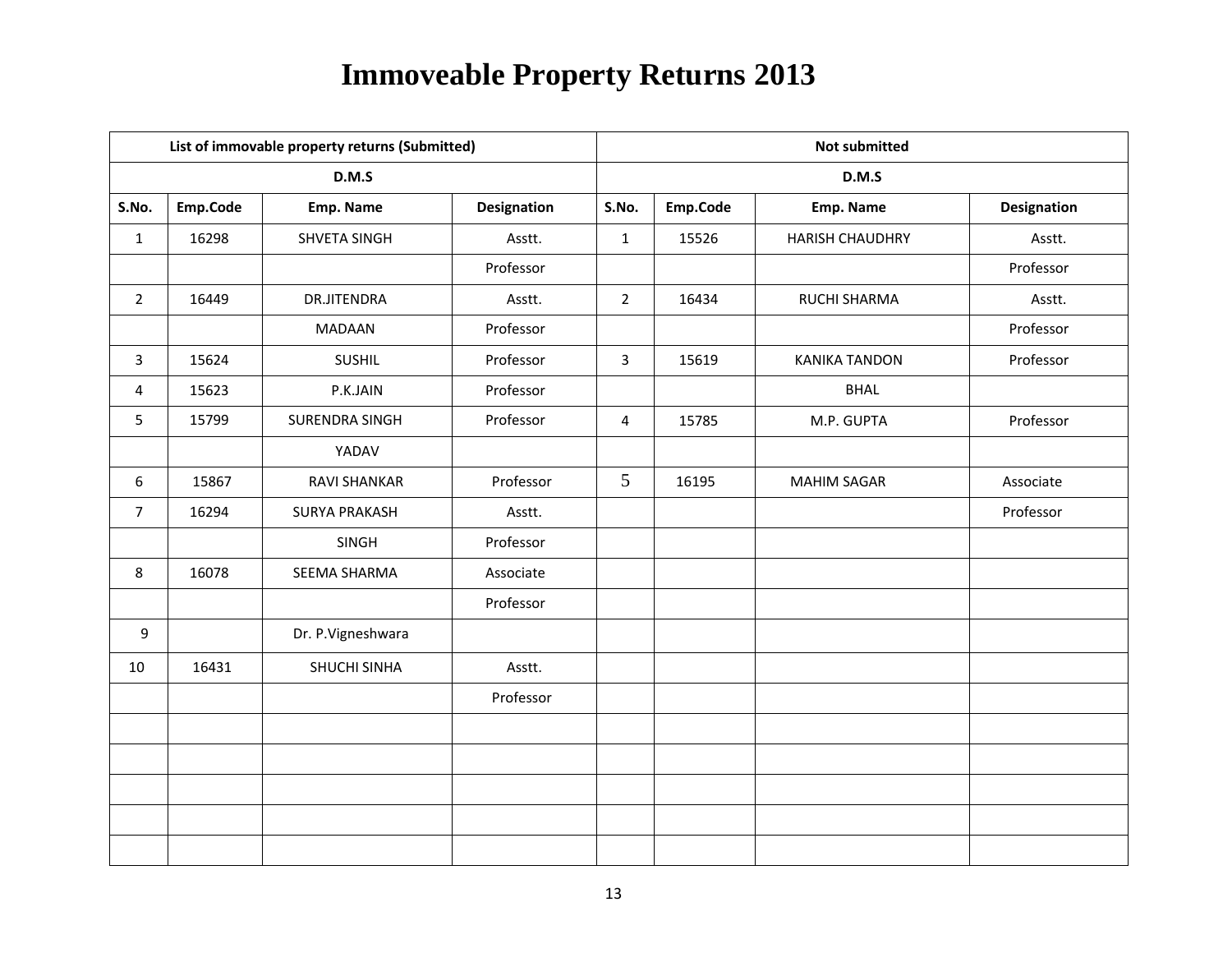|                |          | List of immovable property returns (Submitted) |                    |                | <b>Not submitted</b> |                       |                    |  |  |
|----------------|----------|------------------------------------------------|--------------------|----------------|----------------------|-----------------------|--------------------|--|--|
|                |          | <b>Mathematics</b>                             |                    |                |                      | <b>Mathematics</b>    |                    |  |  |
| S.No.          | Emp.Code | Emp. Name                                      | <b>Designation</b> | S.No.          | Emp.Code             | Emp. Name             | <b>Designation</b> |  |  |
| $\mathbf{1}$   | 15984    | S.DHARMARAJA                                   | Associate          | $\mathbf{1}$   | 15214                | A. TRIPATHI           | Associate          |  |  |
|                |          |                                                | Professor          |                |                      |                       | Professor          |  |  |
| $\overline{2}$ | 16225    | V.V.K. SRINIVAS                                | Asstt.             | $\overline{2}$ | 15839                | S.CHANDRA             | Associate          |  |  |
|                |          | <b>KUMAR</b>                                   | Professor          |                |                      | <b>SEKHARA RAO</b>    | Professor          |  |  |
| 3              | 15992    | APARNA MEHRA                                   | Associate          | $\overline{3}$ | 16047                | <b>KONIJETI</b>       | Associate          |  |  |
|                |          |                                                | Professor          |                |                      | SREENADH              | Professor          |  |  |
| 4              | 15964    | RAJENDRA KUMAR                                 | Professor          | $\overline{4}$ | 16210                | <b>MANI MEHRA</b>     | Asstt.             |  |  |
|                |          | SHARMA                                         | Asstt.             |                |                      |                       | Professor          |  |  |
| 5              |          | Rupam Barman                                   | Professor          | 5              | 16338                | ANURADHA SHARMA       | Asstt.             |  |  |
| 6              | 16437    | N.SHRAVAN KUMAR                                | Asstt.             |                |                      |                       | Professor          |  |  |
|                |          |                                                | Professor          | 6              | 15211                | <b>B. CHANDRA</b>     | Professor          |  |  |
| $\overline{7}$ | 15509    | <b>SUBIMAN KUNDU</b>                           | Associate          | $\overline{7}$ | 15938                | <b>BHAWANI SANKAR</b> | Professor          |  |  |
|                |          |                                                | Professor          |                |                      | <b>PANDA</b>          |                    |  |  |
| $8\,$          |          | Sunita Kashiramaka                             | Asstt.             | 8              | 15852                | <b>NILADRI</b>        | Associate          |  |  |
|                |          |                                                | Professor          |                |                      | CHATTERJEE            | Professor          |  |  |
| 9              | 16248    | RITUMONI SARMA                                 | Asstt.             | 9              | 15994                | <b>ANIMA NAGAR</b>    | Associate          |  |  |
|                |          |                                                | Professor          |                |                      |                       | Professor          |  |  |
| 10             | 16436    | <b>HARISH KUMAR</b>                            | Asstt.             | 10             | 16414                | SIVANANTHAN           | Asstt.             |  |  |
|                |          |                                                | Professor          |                |                      | SAMPATH               | Professor          |  |  |
| 11             | 16438    | AMIT                                           | Asstt.             |                |                      |                       |                    |  |  |
|                |          | PRIYADARSHI                                    | Professor          |                |                      |                       |                    |  |  |
|                |          |                                                |                    |                |                      |                       |                    |  |  |
|                |          |                                                |                    |                |                      |                       |                    |  |  |
|                |          |                                                |                    |                |                      |                       |                    |  |  |
|                |          |                                                |                    |                |                      |                       |                    |  |  |
|                |          |                                                |                    |                |                      |                       |                    |  |  |
|                |          |                                                |                    |                |                      |                       |                    |  |  |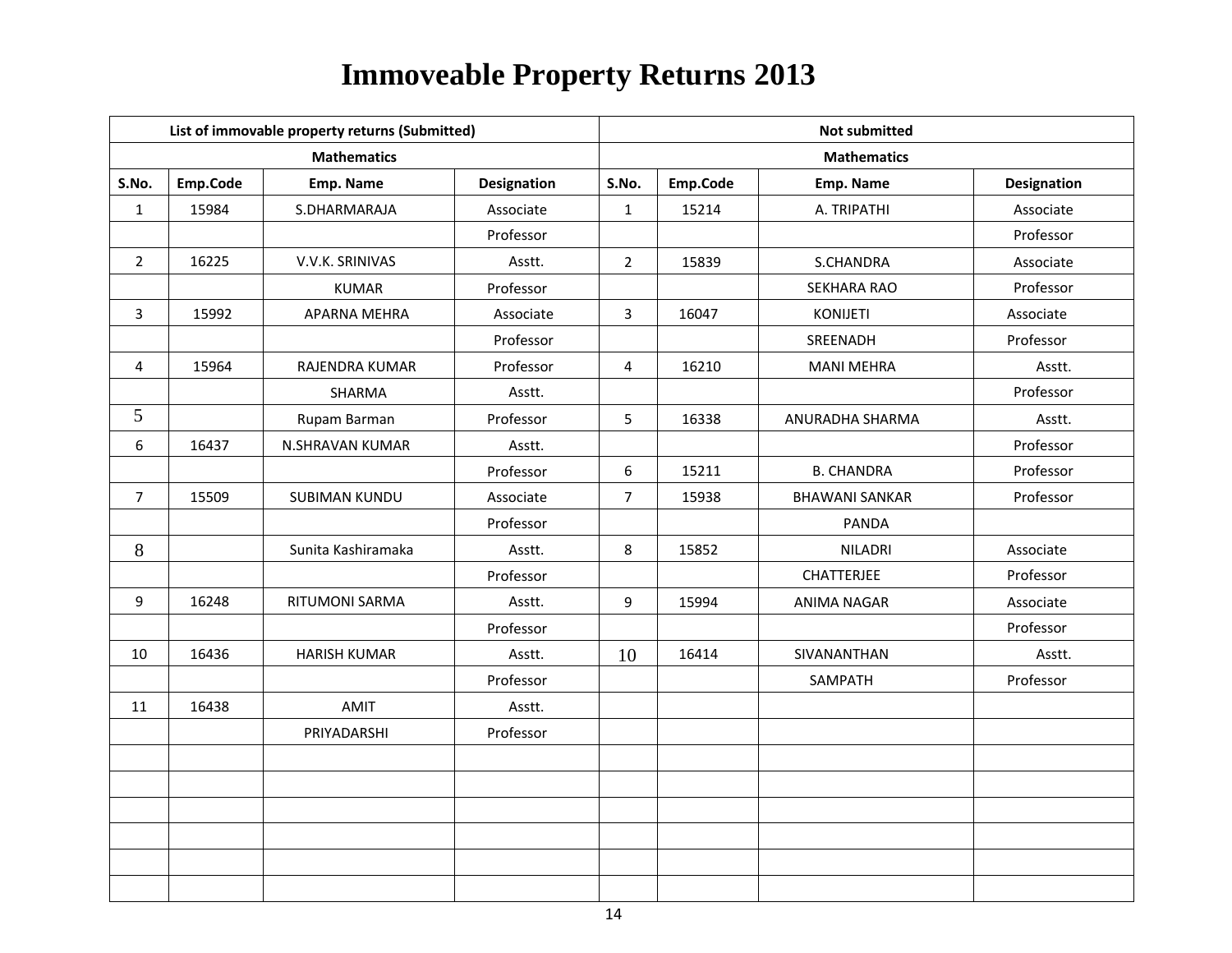|                |          | List of immovable property returns (Submitted) |                    | <b>Not submitted</b> |          |                               |                    |  |
|----------------|----------|------------------------------------------------|--------------------|----------------------|----------|-------------------------------|--------------------|--|
|                |          | <b>Mechanical Engineering</b>                  |                    |                      |          | <b>Mechanical Engineering</b> |                    |  |
| S.No.          | Emp.Code | Emp. Name                                      | <b>Designation</b> | S.No.                | Emp.Code | Emp. Name                     | <b>Designation</b> |  |
| $\mathbf{1}$   | 15237    | ANAND DEV GUPTA                                | Associate          | $\mathbf{1}$         | 15936    | R.K.PANDEY                    | Associate          |  |
|                |          |                                                | Professor          |                      |          |                               | Professor          |  |
| $\overline{2}$ | 16275    | <b>NOMESH</b>                                  | Asstt.             | $\overline{2}$       | 16096    | <b>MAKARAND</b>               | Associate          |  |
|                |          | <b>BHOJ KUMAR BOLIA</b>                        | Professor          |                      |          | SHRIKRISHNA                   | Professor          |  |
| 3              | 16354    | <b>AMIT GUPTA</b>                              | Asstt.             |                      |          | KULKARNI                      |                    |  |
|                |          |                                                | Professor          | $\overline{3}$       | 16273    | <b>VIPUL JAIN</b>             | Asstt.             |  |
| 4              | 15251    | S.R. KALE                                      | Professor          |                      |          |                               | Professor          |  |
| 5              | 15745    | <b>SANJEEV JAIN</b>                            | Professor          | $\overline{4}$       | 16302    | <b>SUBHRA DATTA</b>           | Asstt.             |  |
| 6              | 16094    | <b>SUBODH VASANT</b>                           | Associate          |                      |          |                               | Professor          |  |
| $\overline{7}$ |          | <b>MODAK</b>                                   | Professor          | 5                    | 15528    | <b>SUNIL PANDEY</b>           | Professor          |  |
|                | 15760    | <b>SUDIPTO</b>                                 | Professor          |                      |          |                               |                    |  |
| 8              |          | <b>MUKHERJEE</b>                               |                    |                      |          |                               |                    |  |
|                | 16020    | A.K.DARPE                                      | Professor          |                      |          |                               |                    |  |
| 9              | 15739    | <b>SUBIR KUMAR</b>                             | Professor          | $\overline{7}$       | 15861    | SANGEETA KOHLI                | Professor          |  |
| 10             |          | <b>SAHA</b>                                    |                    | 8                    | 16147    | <b>JAYANTA KUMAR</b>          | Professor          |  |
| 11             | 15232    | <b>KIRAN SETH</b>                              | Professor          |                      |          | <b>DUTT</b>                   |                    |  |
| 12             | 15243    | <b>KSHITIJ GUPTA</b>                           | Professor          | 9                    | 15747    | <b>ANJAN RAY</b>              | Professor          |  |
| 13             | 16235    | B                                              | Asstt.             |                      |          |                               |                    |  |
|                |          | PREMACHANDRAN                                  | Professor          |                      |          |                               |                    |  |
| 14             |          | Supreet Singh                                  | Asstt.             |                      |          |                               |                    |  |
|                |          |                                                | Professor          |                      |          |                               |                    |  |
| 15             |          | T.K.Kundra                                     | Emritus            |                      |          |                               |                    |  |
|                |          |                                                | Professor          |                      |          |                               |                    |  |
|                |          |                                                |                    |                      |          |                               |                    |  |
|                |          |                                                |                    |                      |          |                               |                    |  |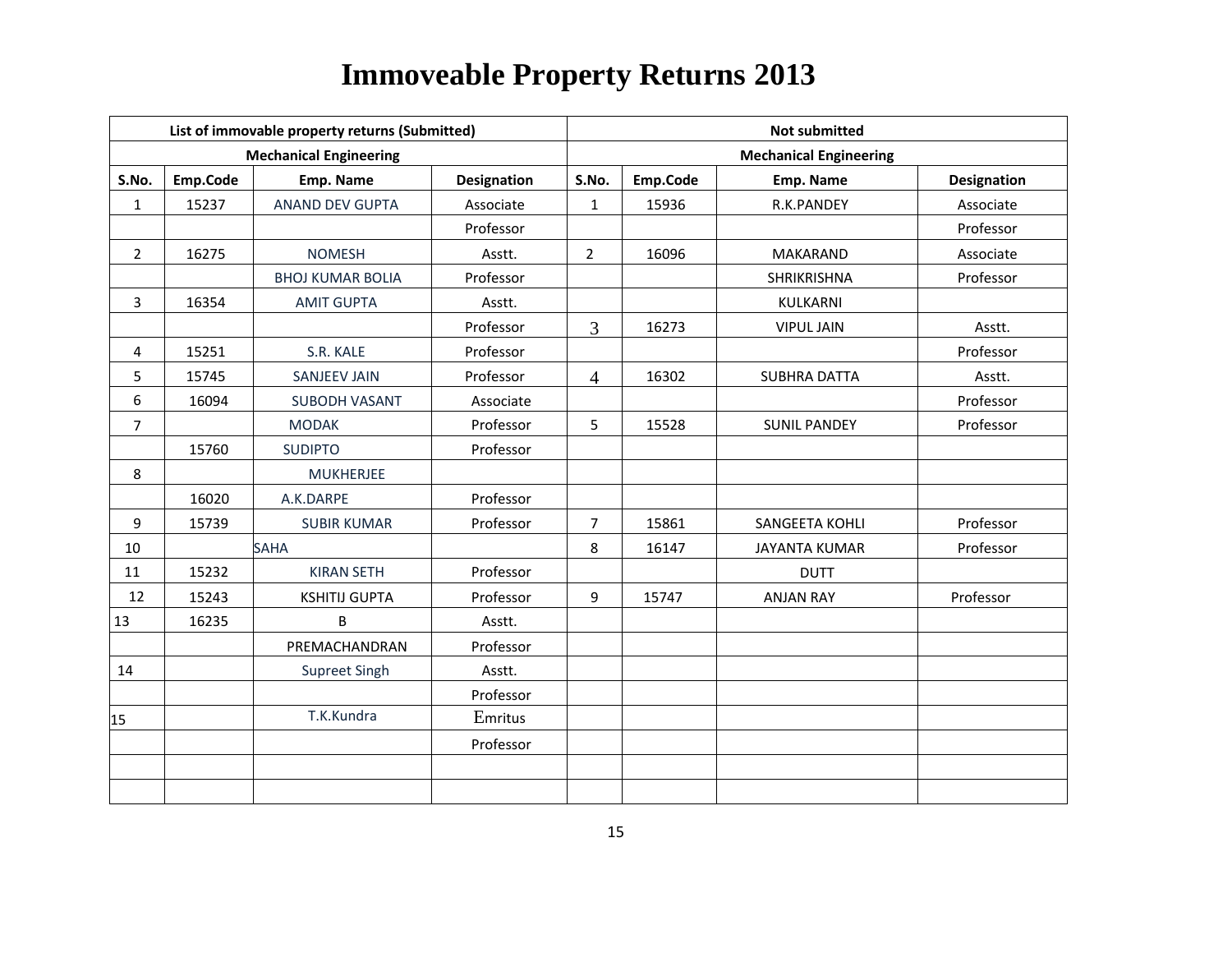| 16  |       | Dr. Devendra Dubey    | Asstt.    |    |       |                      |           |
|-----|-------|-----------------------|-----------|----|-------|----------------------|-----------|
|     |       |                       | Professor |    |       |                      |           |
| 17  |       | Dr. Prabal Talukdar   |           | 10 | 15748 | P.VENKATESWARA       | Professor |
| 18  | 15511 | ANOOP CHAWLA          | Professor |    |       | <b>RAO</b>           |           |
| 19  | 15848 | <b>DIGAVALLI RAVI</b> | Professor | 11 | 15847 | <b>NARESH</b>        | Professor |
|     |       | <b>KUMAR</b>          |           |    |       | <b>BHATNAGAR</b>     |           |
| 20  | 16019 | PULAK MOHAN           | Associate | 12 | 15772 | P.V.MADHUSUDHAN      | Professor |
|     |       | PANDEY                | Professor |    |       | <b>RAO</b>           |           |
| 21  | 15744 | P.M.V.SUBBARAO        | Professor | 13 | 16179 | <b>SUNIL JHA</b>     | Associate |
|     |       |                       |           |    |       |                      | Professor |
| 22  | 16103 | SIVANANDAM            | Associate | 14 | 16202 | SUDARSAN GHOSH       | Associate |
|     |       | ARAVINDAN             | Professor |    |       |                      | Professor |
|     |       |                       |           | 15 | 16243 | <b>HARISH HIRANI</b> | Associate |
| 23  | 15741 | SATINDER PAUL         | Professor |    |       |                      | Professor |
|     |       | SINGH                 |           |    |       |                      |           |
| 24  | 15252 | S.G. DESHMUKH         | Professor |    |       |                      |           |
| 25. | 15737 | M.R. RAVI             | Professor |    |       |                      |           |
|     |       |                       |           |    |       |                      |           |
|     |       |                       |           |    |       |                      |           |
|     |       |                       |           |    |       |                      |           |
|     |       |                       |           |    |       |                      |           |
|     |       |                       |           |    |       |                      |           |
|     |       |                       |           |    |       |                      |           |
|     |       |                       |           |    |       |                      |           |
|     |       |                       |           |    |       |                      |           |
|     |       |                       |           |    |       |                      |           |
|     |       |                       |           |    |       |                      |           |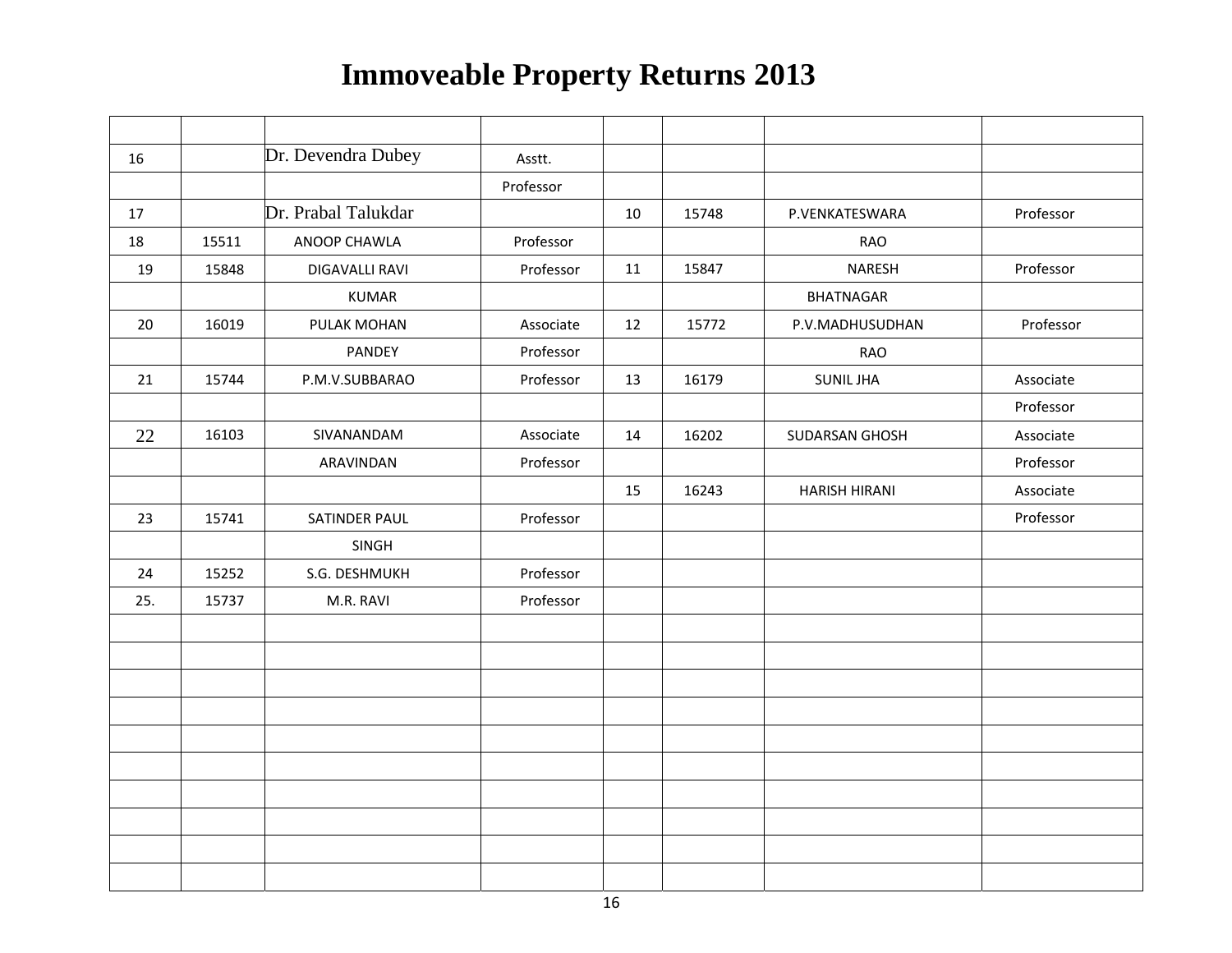|                |          | List of immovable property returns (Submitted) |                    | <b>Not submitted</b> |          |                        |                    |  |
|----------------|----------|------------------------------------------------|--------------------|----------------------|----------|------------------------|--------------------|--|
|                |          | <b>Physics</b>                                 |                    |                      |          | <b>Physics</b>         |                    |  |
| S.No.          | Emp.Code | Emp. Name                                      | <b>Designation</b> | S.No.                | Emp.Code | Emp. Name              | <b>Designation</b> |  |
| $\mathbf{1}$   | 16057    | <b>JITENDRA PRATAP</b>                         | Associate          | $\mathbf{1}$         | 15796    | <b>VARSHA BANERJEE</b> | Associate          |  |
|                |          | <b>SINGH</b>                                   | Professor          |                      |          |                        | Professor          |  |
| $\overline{2}$ |          | Pintu Das                                      | Asstt.             | $\overline{2}$       | 16018    | <b>AMRUTA MISHRA</b>   | Associate          |  |
|                |          |                                                | Professor          |                      |          |                        | Professor          |  |
| 3              | 16044    | <b>SANTANU GHOSH</b>                           | Associate          | 3                    | 16144    | RAJENDRA SINGH         | Associate          |  |
|                |          |                                                | Professor          |                      |          |                        | Professor          |  |
| 4              | 15298    | R.K. VARSHNEY                                  | Associate          | 4                    | 15537    | G.B. REDDY             | Professor          |  |
|                |          |                                                | Professor          | 5                    | 15969    | P.SENTHILKUMARAN       | Professor          |  |
| 5              | 15295    | <b>B.D. GUPTA</b>                              | Professor          | 6                    | 16409    | V.RAVISHANKAR          | Professor          |  |
| 6              | 15281    | H.C. GUPTA                                     | Professor          |                      |          |                        |                    |  |
| 7              | 16125    | SANKALPA GHOSH                                 | Associate          | 8                    | 15285    | <b>AJIT KUMAR</b>      | Professor          |  |
|                |          |                                                | Professor          | 9                    | 15292    | <b>BODH RAJ</b>        | Professor          |  |
| 8              | 15283    | D.K. PANDYA                                    | Professor          | 10                   | 15742    | JOBY JOSEPH            | Professor          |  |
| 9              | 15287    | <b>ARUN KUMAR</b>                              | Professor          |                      |          |                        |                    |  |
| 10             | 15291    | R.K. SONI                                      | Professor          |                      |          |                        |                    |  |
| 11             | 15871    | PANKAJ                                         | Professor          | 11                   | 16088    | <b>NEERAJ KHARE</b>    | Professor          |  |
|                |          | SRIVASTAVA                                     |                    |                      |          |                        |                    |  |
| 12             | 15282    | B.P. PAL                                       | Professor          | 12                   | 15294    | A.K. SHUKLA            | Associate          |  |
| 13             | 15935    | <b>SUJEET</b>                                  | Professor          |                      |          |                        | Professor          |  |
|                |          | CHAUDHARY                                      |                    |                      |          |                        |                    |  |
| 14             | 16430    | V.D. VANKAR                                    | Professor          |                      |          |                        |                    |  |
| 15             | 15284    | K. THYAGARAJAN                                 | Professor          | 13                   | 16050    | <b>GADDAM VIJAYA</b>   | Associate          |  |
| 16             | 15293    | R.D. TAREY                                     | Associate          |                      |          | PRAKASH                | Professor          |  |
|                |          |                                                | Professor          |                      |          |                        |                    |  |
| 17             | 16412    | <b>PRANABA KISHOR</b>                          | Asstt.             |                      |          |                        |                    |  |
|                |          | <b>MUDULI</b>                                  | Professor          |                      |          |                        |                    |  |
|                |          |                                                |                    |                      |          |                        |                    |  |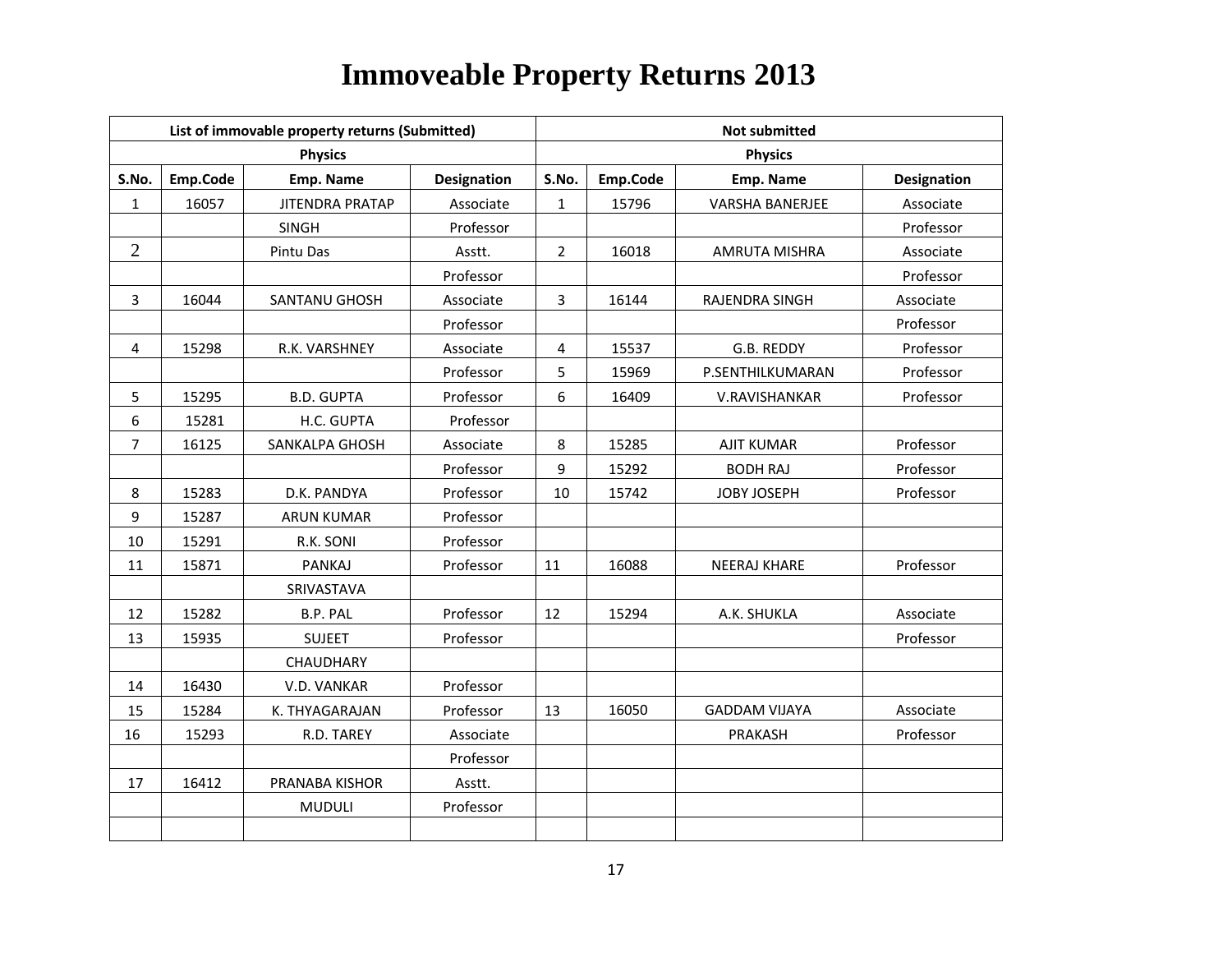| 18 | 15950 | <b>DALIP SINGH</b> | Professor |  |  |
|----|-------|--------------------|-----------|--|--|
|    |       | <b>MEHTA</b>       |           |  |  |
| 19 | 15296 | M.R. SHENOY        | Professor |  |  |
|    |       |                    |           |  |  |
| 20 | 16038 | <b>ALOKA SINHA</b> | Associate |  |  |
|    |       |                    | Professor |  |  |
| 21 | 16385 | KEDAR              | Asstt.    |  |  |
|    |       | BHALCHANDRA        | Professor |  |  |
|    |       | KHARE              |           |  |  |
| 22 | 15648 | RATANAMALA         | Professor |  |  |
|    |       | <b>CHATTERJEE</b>  |           |  |  |
| 23 | 16429 | AMARTYA            | Asstt.    |  |  |
|    |       | SENGUPTA           | Professor |  |  |
| 24 | 15962 | HITENDRA KUMAR     | Associate |  |  |
|    |       | MALIK              | Professor |  |  |
| 25 | 15290 | MUKESH CHANDER     | Associate |  |  |
|    |       |                    | Professor |  |  |
| 26 | 15289 | ANURAG SHARMA      | Professor |  |  |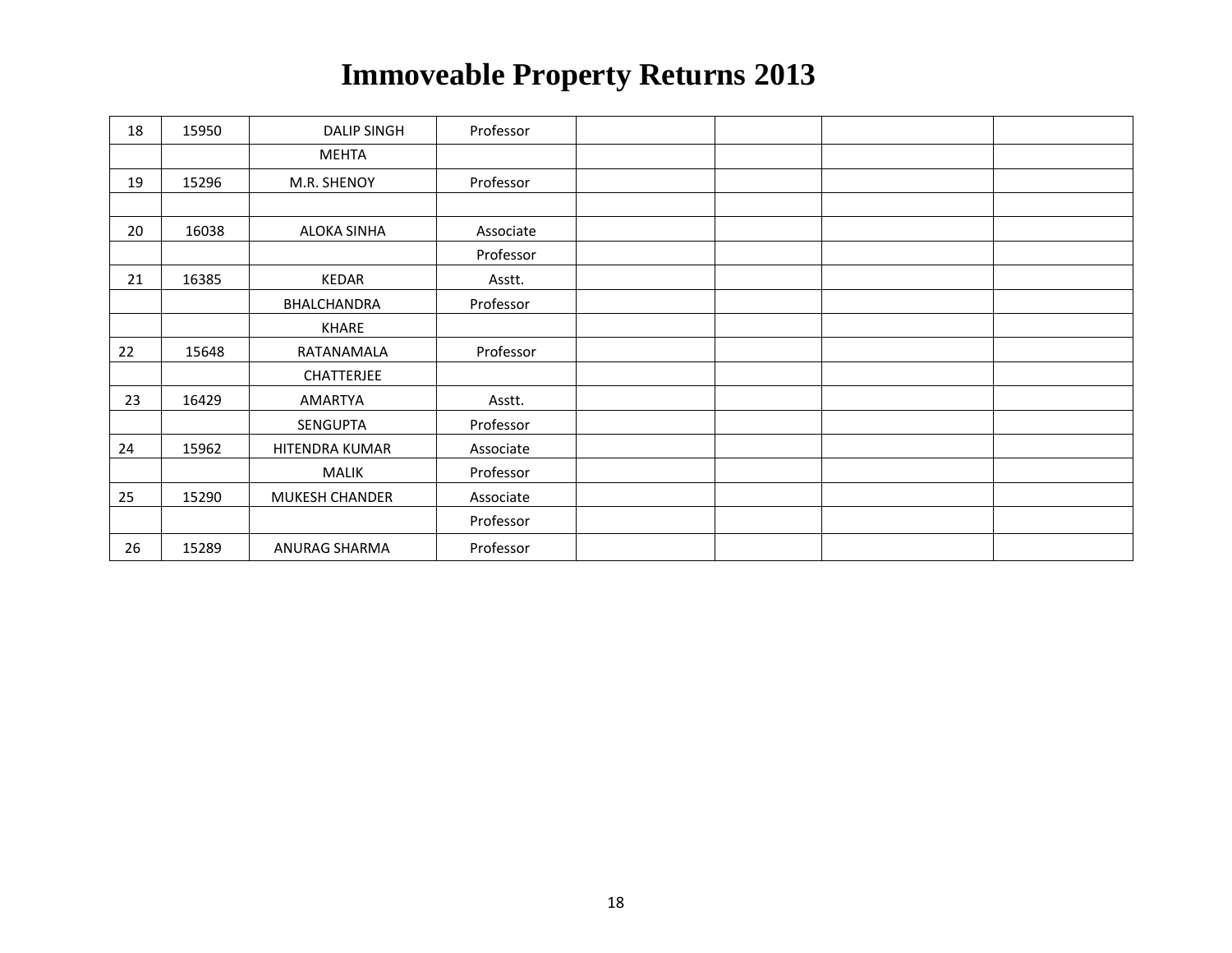|                | List of immovable property returns (Submitted)<br><b>Textile Technology</b> |                     |                    | <b>Not submitted</b> |          |                           |                    |  |
|----------------|-----------------------------------------------------------------------------|---------------------|--------------------|----------------------|----------|---------------------------|--------------------|--|
|                |                                                                             |                     |                    |                      |          | <b>Textile Technology</b> |                    |  |
| <b>S.No.</b>   | Emp.Code                                                                    | <b>Emp. Name</b>    | <b>Designation</b> | S.No.                | Emp.Code | Emp. Name                 | <b>Designation</b> |  |
|                |                                                                             |                     |                    | $\mathbf{1}$         | 15329    | V.K. KOTHARI              | Professor          |  |
| $\mathbf{1}$   | 15966                                                                       | <b>APURBA DAS</b>   | Professor          | $\overline{2}$       | 15334    | <b>KUSHAL SEN</b>         | Professor          |  |
| $\overline{2}$ | 16214                                                                       | <b>DIPAYAN DAS</b>  | Associate          | $\overline{3}$       | 15333    | S.M. ISHTIAQUE            | Professor          |  |
|                |                                                                             |                     | Professor          | $\overline{4}$       | 15633    | <b>B.K.BEHERA</b>         | Professor          |  |
| 3              | 15849                                                                       | R.ALAGIRUSAMY       | Professor          | 5                    | 15722    | <b>BHUVANESH GUPTA</b>    | Professor          |  |
| $\overline{4}$ | 16320                                                                       | RAJIV K.            | Asstt.             | 6                    | 16211    | SOURABH GHOSH             | Associate          |  |
|                |                                                                             | SRIVASTAVA          | Professor          |                      |          |                           | Professor          |  |
| 5              | 16201                                                                       | ABHIJIT             | Associate          |                      |          |                           |                    |  |
|                |                                                                             | <b>MUJUMDAR</b>     | Professor          |                      |          |                           |                    |  |
| 6              | 16305                                                                       | <b>BHANU NANDAN</b> | Asstt.             |                      |          |                           |                    |  |
|                |                                                                             |                     | Professor          |                      |          |                           |                    |  |
| $\overline{7}$ | 16205                                                                       | <b>AMIT RAWAL</b>   | Asstt.             | $7^{\circ}$          | 15335    | R.                        | Professor          |  |
|                |                                                                             |                     | Professor          |                      |          | CHATTOPADHYAY             |                    |  |
| 8              | 15768                                                                       | <b>DEEPTI GUPTA</b> | Professor          | $8\phantom{.}$       | 15716    | <b>ASHWINI K.</b>         | Professor          |  |
|                |                                                                             |                     |                    |                      |          | <b>AGRAWAL</b>            |                    |  |
|                |                                                                             |                     |                    |                      |          |                           |                    |  |
|                |                                                                             |                     |                    | 9                    | 15787    | R.S. RENGASAMY            | Professor          |  |
|                |                                                                             |                     |                    | 10                   | 15862    | <b>MANJEET JASSAL</b>     | Professor          |  |
|                |                                                                             |                     |                    | 11                   | 15873    | <b>MANGALA JOSHI</b>      | Professor          |  |
|                |                                                                             |                     |                    | 12                   | 16180    | <b>BHUPENDRA SINGH</b>    | Asstt.             |  |
|                |                                                                             |                     |                    |                      |          | <b>BUTOLA</b>             | Professor          |  |
|                |                                                                             |                     |                    | 13                   | 16232    | <b>SAMRAT</b>             | Asstt.             |  |
|                |                                                                             |                     |                    |                      |          | MUKHOPADHYAY              | <b>Professor</b>   |  |
|                |                                                                             |                     |                    |                      |          |                           |                    |  |
|                |                                                                             |                     |                    |                      |          |                           |                    |  |
|                |                                                                             |                     |                    |                      |          |                           |                    |  |
|                |                                                                             |                     |                    |                      |          |                           |                    |  |
|                |                                                                             |                     |                    |                      |          |                           |                    |  |
|                |                                                                             |                     |                    |                      |          |                           |                    |  |
|                |                                                                             |                     |                    |                      |          |                           |                    |  |
|                |                                                                             |                     |                    |                      |          |                           |                    |  |
|                |                                                                             |                     |                    |                      |          |                           |                    |  |
|                |                                                                             |                     |                    |                      |          |                           |                    |  |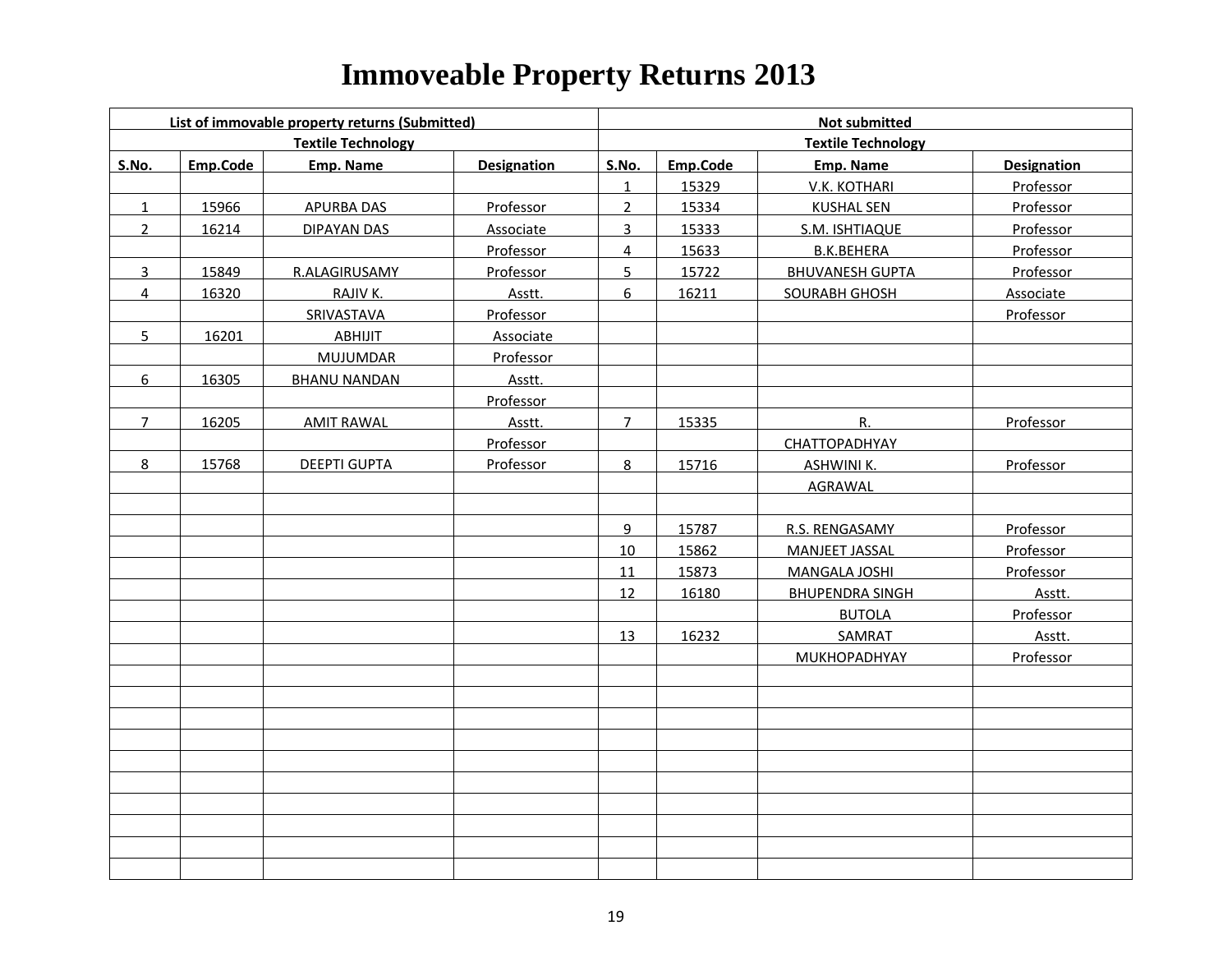|                |          | List of immovable property returns (Submitted) |                    | <b>Not submitted</b> |          |                      |                    |  |
|----------------|----------|------------------------------------------------|--------------------|----------------------|----------|----------------------|--------------------|--|
|                |          | <b>C.A.R.E.</b>                                |                    |                      |          | <b>C.A.R.E.</b>      |                    |  |
| S.No.          | Emp.Code | Emp. Name                                      | <b>Designation</b> | S.No.                | Emp.Code | Emp. Name            | <b>Designation</b> |  |
| $\mathbf{1}$   | 15820    | <b>ARUN KUMAR</b>                              | Professor          | $\mathbf{1}$         | 15038    | SUDHIR CHANDRA       | Professor          |  |
| $\overline{2}$ | 15039    | RAJENDAR BAHL                                  | Professor          |                      |          |                      |                    |  |
| 3              | 15045    | <b>SUNEET TULI</b>                             | Professor          |                      |          |                      |                    |  |
|                |          |                                                |                    | $\overline{2}$       | 16110    | <b>MANISH SHARMA</b> | Associate          |  |
|                |          |                                                |                    |                      |          |                      | Professor          |  |
|                |          |                                                |                    | 3                    | 16063    | MAHESH P.            | Asstt.             |  |
|                |          |                                                |                    |                      |          | ABEGAONKAR           | Professor          |  |
|                |          |                                                |                    | $\overline{4}$       | 15040    | <b>B.S. PANWAR</b>   | Professor          |  |
|                |          |                                                |                    | 5                    | 15041    | S.K.KOUL             | Professor          |  |
|                |          |                                                |                    | 6                    | 15854    | ANANJAN BASU         | Professor          |  |
|                |          |                                                |                    |                      |          |                      |                    |  |
|                |          |                                                |                    |                      |          |                      |                    |  |
|                |          |                                                |                    |                      |          |                      |                    |  |
|                |          |                                                |                    |                      |          |                      |                    |  |
|                |          |                                                |                    |                      |          |                      |                    |  |
|                |          |                                                |                    |                      |          |                      |                    |  |
|                |          |                                                |                    |                      |          |                      |                    |  |
|                |          |                                                |                    |                      |          |                      |                    |  |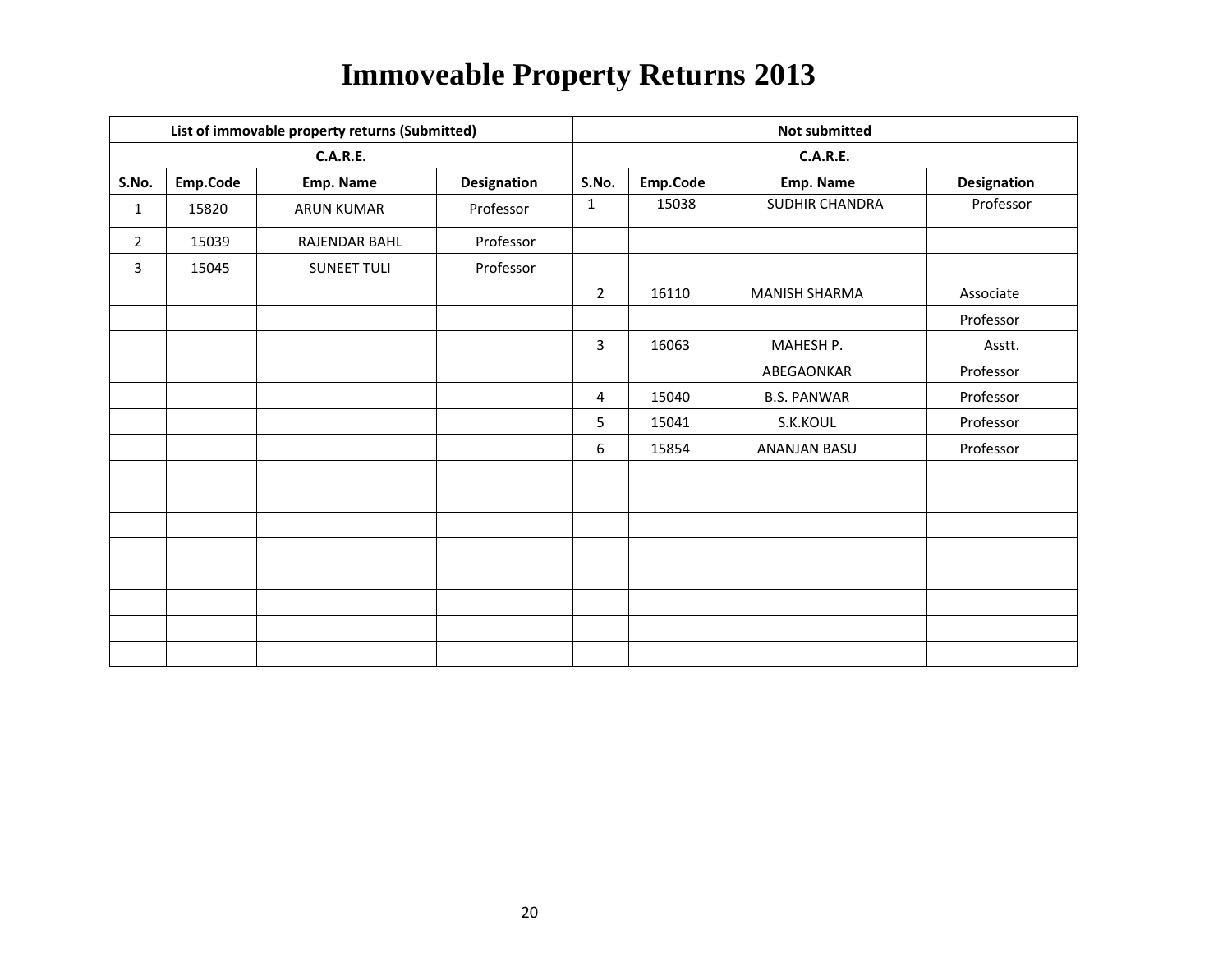|                |          | List of immovable property returns (Submitted) |                    |                | <b>Not submitted</b> |                     |                    |  |  |
|----------------|----------|------------------------------------------------|--------------------|----------------|----------------------|---------------------|--------------------|--|--|
|                |          | <b>C.A.S.</b>                                  |                    |                |                      | C.A.S               |                    |  |  |
| S.No.          | Emp.Code | Emp. Name                                      | <b>Designation</b> | S.No.          | Emp.Code             | Emp. Name           | <b>Designation</b> |  |  |
| $\mathbf{1}$   | 15060    | H.C. UPADHYAYA                                 | Associate          | $\mathbf{1}$   | 15053                | <b>U.C. MOHANTY</b> | Professor          |  |  |
|                |          |                                                | Professor          |                |                      |                     |                    |  |  |
| 2              | 16308    | <b>SAGNIK DEY</b>                              | Asstt.             | $\overline{2}$ | 15076                | <b>SUSHIL KUMAR</b> | Professor          |  |  |
|                |          |                                                | Professor          |                |                      | <b>DASH</b>         |                    |  |  |
| $\overline{3}$ | 16401    | <b>VIMLESH PANT</b>                            | Asstt.             |                |                      |                     |                    |  |  |
|                |          |                                                | Professor          | $\overline{3}$ | 15059                | R.C. RAGHAVA        | $S.S.O.-I$         |  |  |
| 4              | 15065    | MANJU MOHAN                                    | Professor          |                |                      |                     |                    |  |  |
| 5              | 15051    | O.P. SHARMA                                    | Professor          | 4              | 15057                | PRAMILA GOEL        | Professor          |  |  |
| 6              | 15055    | <b>MAITHILI SHARAN</b>                         | Professor          | 5              | 15062                | <b>POORNIMA</b>     | $S.S.O.-I$         |  |  |
| $\overline{7}$ | 16168    | <b>KRISHNA MIRLE</b>                           | Associate          |                |                      | AGARWAL             |                    |  |  |
|                |          | <b>ACHUTARAO</b>                               | Professor          | 6              | 15061                | A.D. RAO            | Professor          |  |  |
| 8              | 16446    | <b>DILIP GANGULY</b>                           | Asstt.             | $\overline{7}$ | 16403                | SAROJ KANTA         | Asstt.             |  |  |
|                |          |                                                | Professor          |                |                      | <b>MISHRA</b>       | Professor          |  |  |
|                |          |                                                |                    |                |                      |                     |                    |  |  |
|                |          |                                                |                    |                |                      |                     |                    |  |  |
|                |          |                                                |                    |                |                      |                     |                    |  |  |
|                |          |                                                |                    |                |                      |                     |                    |  |  |
|                |          |                                                |                    |                |                      |                     |                    |  |  |
|                |          |                                                |                    |                |                      |                     |                    |  |  |
|                |          |                                                |                    |                |                      |                     |                    |  |  |
|                |          |                                                |                    |                |                      |                     |                    |  |  |
|                |          |                                                |                    |                |                      |                     |                    |  |  |
|                |          |                                                |                    |                |                      |                     |                    |  |  |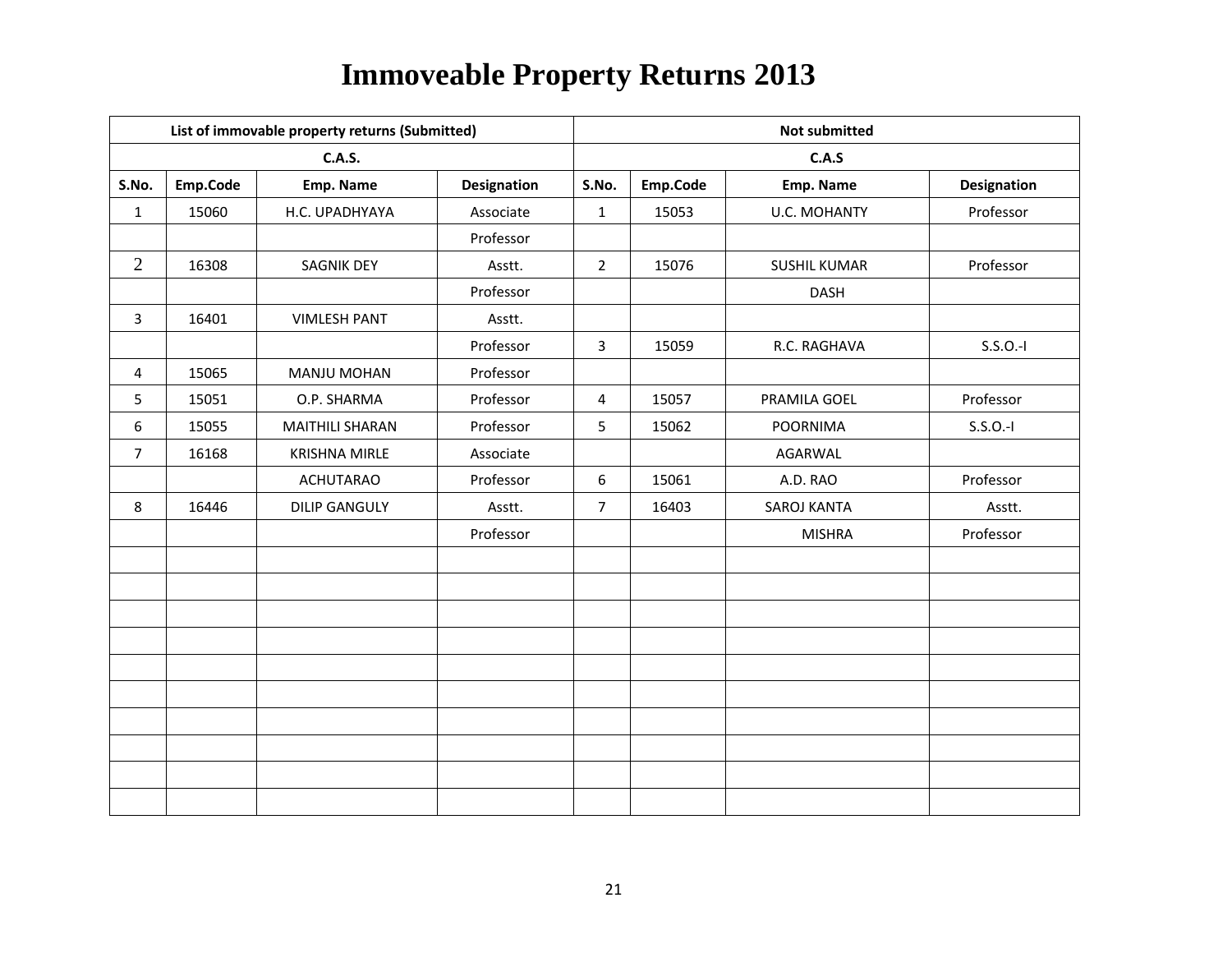|                |          | List of immovable property returns (Submitted) |                    | <b>Not submitted</b> |          |                        |                    |  |  |
|----------------|----------|------------------------------------------------|--------------------|----------------------|----------|------------------------|--------------------|--|--|
|                |          | C.B.M.E                                        |                    |                      | C.B.M.E  |                        |                    |  |  |
| S.No.          | Emp.Code | Emp. Name                                      | <b>Designation</b> | S.No.                | Emp.Code | Emp. Name              | <b>Designation</b> |  |  |
| $\mathbf{1}$   | 15064    | <b>NIVEDITA</b>                                | Associate          | 1                    | 15081    | <b>ALOK RANJAN RAY</b> | Professor          |  |  |
|                |          | <b>KARMAKAR GOHIL</b>                          | Professor          | $\overline{2}$       | 15083    | <b>HARPAL SINGH</b>    | Professor          |  |  |
| $\mathbf{2}$   | 15080    | <b>SNEH ANAND</b>                              | Professor          | $\overline{3}$       | 15821    | <b>VEENA KOUL</b>      | Professor          |  |  |
| 3              |          | Sandeep Jha                                    | Asstt. Professor   |                      |          |                        |                    |  |  |
| $\overline{4}$ |          | Anuradha Godarvaty                             | Asstt. Professor   |                      |          |                        |                    |  |  |
| 5              | 15084    | S.M.K. RAHMAN                                  | Sr. Design         |                      |          |                        |                    |  |  |
|                |          |                                                | Engineer           |                      |          |                        |                    |  |  |
|                |          |                                                |                    |                      |          |                        |                    |  |  |
|                |          |                                                |                    |                      |          |                        |                    |  |  |
|                |          |                                                |                    |                      |          |                        |                    |  |  |
|                |          |                                                |                    |                      |          |                        |                    |  |  |
|                |          |                                                |                    |                      |          |                        |                    |  |  |

22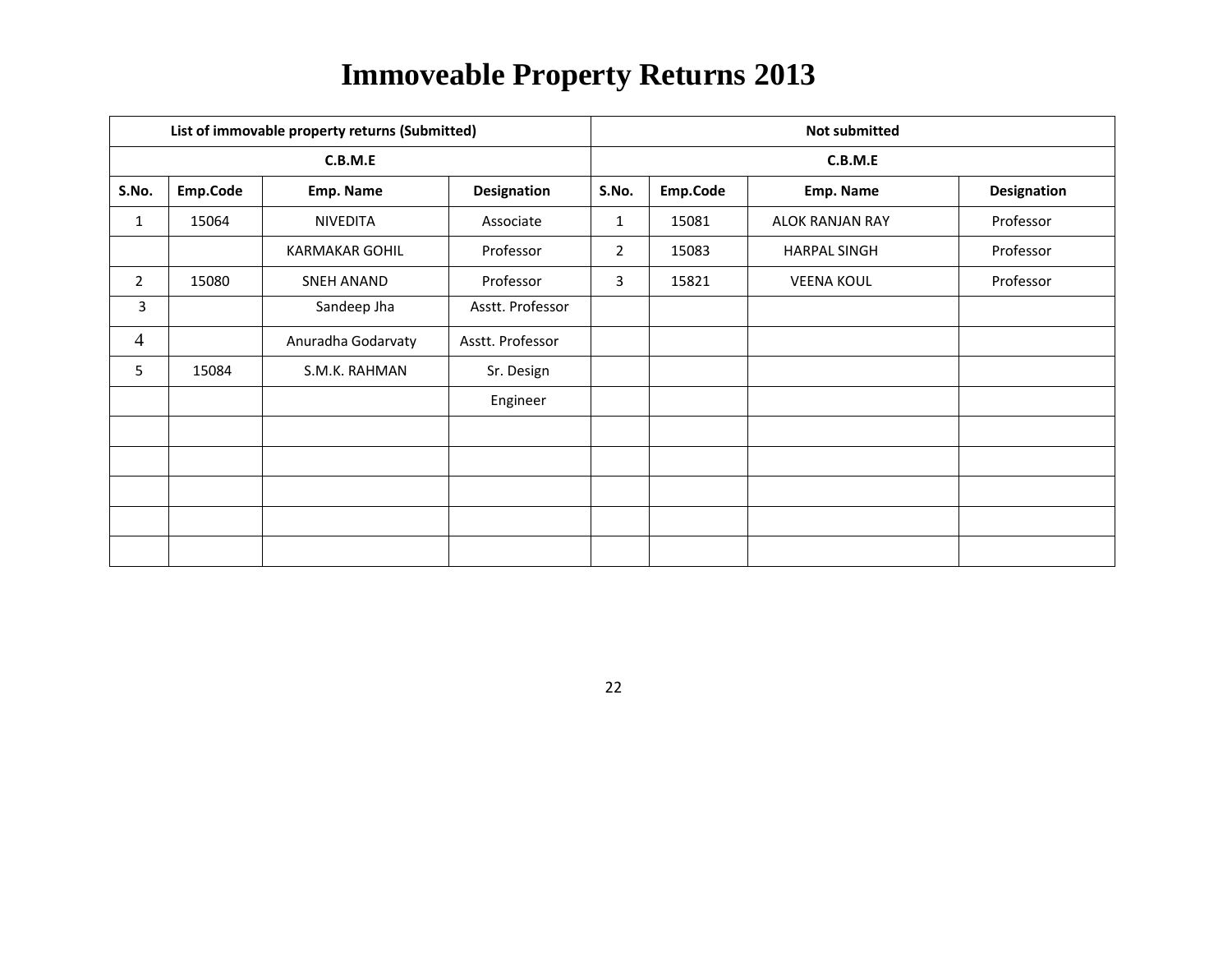|                |          | List of immovable property returns (Submitted) |                    |                | <b>Not submitted</b> |                       |                    |  |  |
|----------------|----------|------------------------------------------------|--------------------|----------------|----------------------|-----------------------|--------------------|--|--|
|                |          | C.S.C                                          |                    |                |                      | C.S.C                 |                    |  |  |
| S.No.          | Emp.Code | Emp. Name                                      | <b>Designation</b> | S.No.          | Emp.Code             | Emp. Name             | <b>Designation</b> |  |  |
|                |          |                                                |                    | $\mathbf{1}$   | 15421                | <b>NARESH CHANDER</b> | Sr. Manager(SG)    |  |  |
| $\mathbf{1}$   | 15572    | K. NARAYANAN                                   | Sr. System         |                |                      | <b>KALRA</b>          |                    |  |  |
|                |          |                                                | Programmer         |                |                      |                       |                    |  |  |
| $\overline{2}$ | 15883    | PARDEEP KUMAR                                  | Sr. System         | $\overline{2}$ | 15437                | <b>RAJESH BHATT</b>   | Sr. Programmer     |  |  |
|                |          | <b>GUPTA</b>                                   | Programmer         |                |                      |                       |                    |  |  |
|                |          |                                                |                    | $\overline{3}$ | 15428                | PRAGYA JAIN           | Sr. System         |  |  |
| 3              | 15629    | <b>RAM LAL</b>                                 | Sr. Programmer     |                |                      |                       | Programmer         |  |  |
|                |          |                                                |                    |                |                      |                       |                    |  |  |
| 4              | 15433    | <b>SUNIL KAK</b>                               | Sr. Programmer     | 4              | 15107                | SRIRAM HEGDE          | Sr. System         |  |  |
|                |          |                                                |                    |                |                      |                       | Programmer         |  |  |
| 5              | 15426    | JAYASREE                                       | Sr. Programmer     | 5              | 15875                | <b>GOPAL KRISHAN</b>  | Sr. Programmer     |  |  |
|                |          | SANTHOSH                                       |                    |                |                      |                       |                    |  |  |
|                |          |                                                |                    | 6              | 15632                | <b>RAJ KUMAR</b>      | Sr. Programmer     |  |  |
|                |          |                                                |                    |                |                      | CHAUHAN               |                    |  |  |
|                |          |                                                |                    | $\overline{7}$ | 16030                | <b>MRS JAYA</b>       | Sr. Programmer     |  |  |
|                |          |                                                |                    | 8              | 15430                | SAVITA GOEL           | Sr. System         |  |  |
|                |          |                                                |                    |                |                      |                       | Programmer         |  |  |
|                |          |                                                |                    | 9              | 15571                | RAJESWARI             | Sr. System         |  |  |
|                |          |                                                |                    |                |                      | RAGHAVAN              | Programmer         |  |  |
|                |          |                                                |                    |                |                      |                       |                    |  |  |
|                |          |                                                |                    | 10             | 15790                | PRAVANJAN KUMAR       | Sr. System         |  |  |
|                |          |                                                |                    |                |                      | <b>BABOO</b>          | Programmer         |  |  |
|                |          |                                                |                    |                |                      |                       |                    |  |  |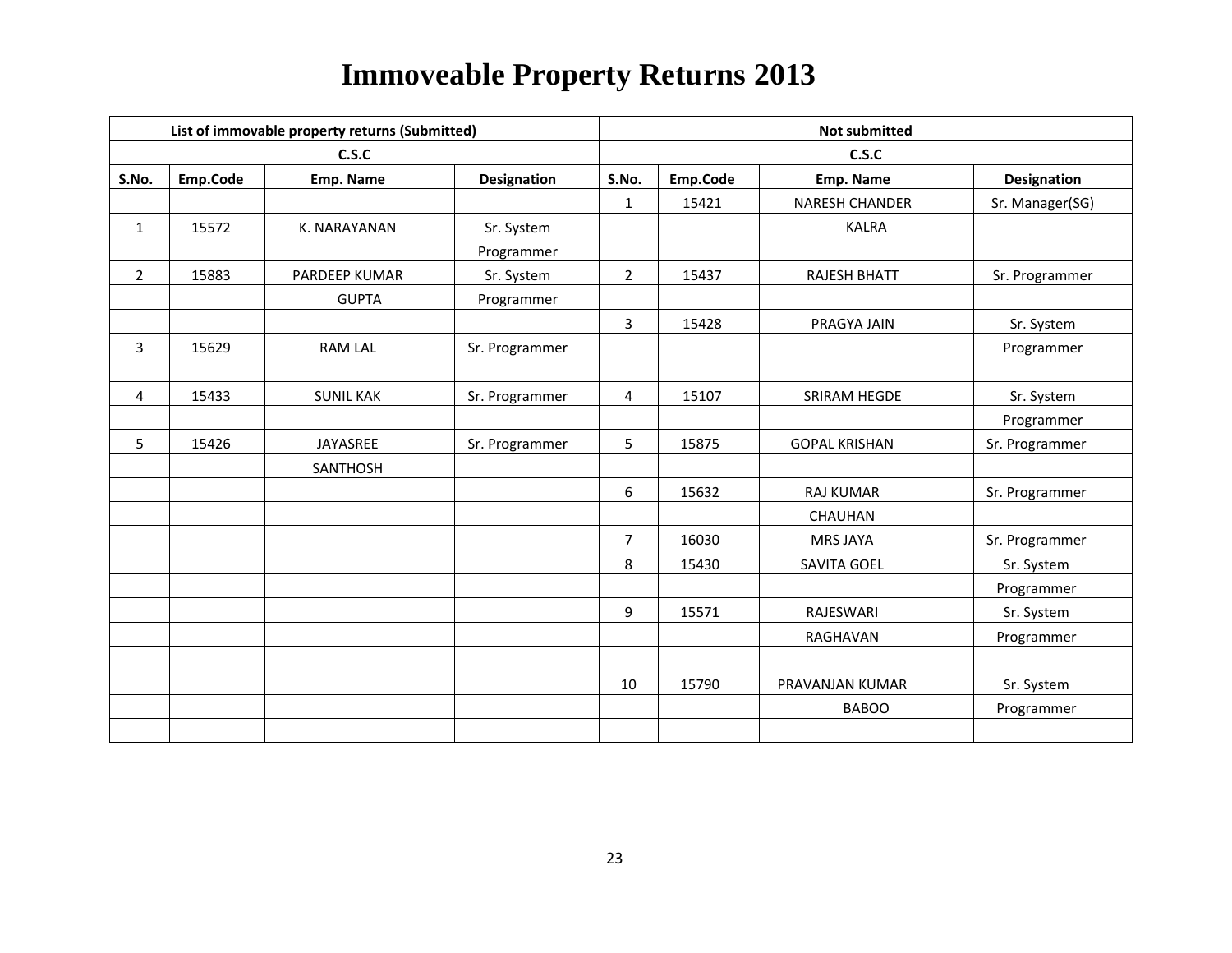|                  | List of immovable property returns (Submitted) |                      |                    |                | <b>Not submitted</b> |                     |                    |  |  |
|------------------|------------------------------------------------|----------------------|--------------------|----------------|----------------------|---------------------|--------------------|--|--|
|                  |                                                | C.E.S                |                    |                | C.E.S                |                     |                    |  |  |
| S.No.            | Emp.Code                                       | Emp. Name            | <b>Designation</b> | S.No.          | Emp.Code             | Emp. Name           | <b>Designation</b> |  |  |
| $\mathbf{1}$     | 16291                                          | RAMESH               | Asstt.             | $\mathbf{1}$   | 15485                | <b>VIRESH DUTTA</b> | Professor          |  |  |
|                  |                                                | NARAYANAN            | Professor          | $\overline{2}$ | 15476                | R.P. DAHIYA         | Professor          |  |  |
| $\overline{2}$   | 15486                                          | M.G. DASTIDAR        | Professor          | $\overline{3}$ | 15482                | D.K. SHARMA         | Professor          |  |  |
| 3                | 15484                                          | T.C. KANDPAL         | Professor          |                |                      |                     |                    |  |  |
| 4                | 15478                                          | G.N. TEWARI          | Professor          | $\overline{a}$ | 16415                | ASHU VERMA          | Asstt.             |  |  |
| 5                | 15479                                          | R.P. SHARMA          | Professor          |                |                      |                     | Professor          |  |  |
| $\boldsymbol{6}$ | 16141                                          | MRS. R. UMA          | Asstt.             |                |                      |                     |                    |  |  |
|                  |                                                |                      | Professor          |                |                      |                     |                    |  |  |
| $\overline{7}$   | 15475                                          | S.C. KAUSHIK         | Professor          |                |                      |                     |                    |  |  |
| $\,8\,$          | 15105                                          | T.S.BHATTI           | Professor          |                |                      |                     |                    |  |  |
| 9                | 15480                                          | A. GANGULI           | Professor          |                |                      |                     |                    |  |  |
| 10               | 16145                                          | K.A.                 | Associate          |                |                      |                     |                    |  |  |
|                  |                                                | SUBRAMANIAN          | Professor          |                |                      |                     |                    |  |  |
| 11               | 16301                                          | <b>VAMSI KRISHNA</b> | Asstt.             |                |                      |                     |                    |  |  |
|                  |                                                | KOMARALA             | Professor          |                |                      |                     |                    |  |  |
| 12               | 16440                                          | L.M.                 | Professor          |                |                      |                     |                    |  |  |
|                  |                                                |                      |                    |                |                      |                     |                    |  |  |
|                  |                                                |                      |                    |                |                      |                     |                    |  |  |
|                  |                                                |                      |                    |                |                      |                     |                    |  |  |
|                  |                                                |                      |                    |                |                      |                     |                    |  |  |
|                  |                                                |                      |                    |                |                      |                     |                    |  |  |
|                  |                                                |                      |                    |                |                      |                     |                    |  |  |
|                  |                                                |                      |                    |                |                      |                     |                    |  |  |
|                  |                                                |                      |                    |                |                      |                     |                    |  |  |
|                  |                                                |                      |                    |                |                      |                     |                    |  |  |
|                  |                                                |                      |                    |                |                      |                     |                    |  |  |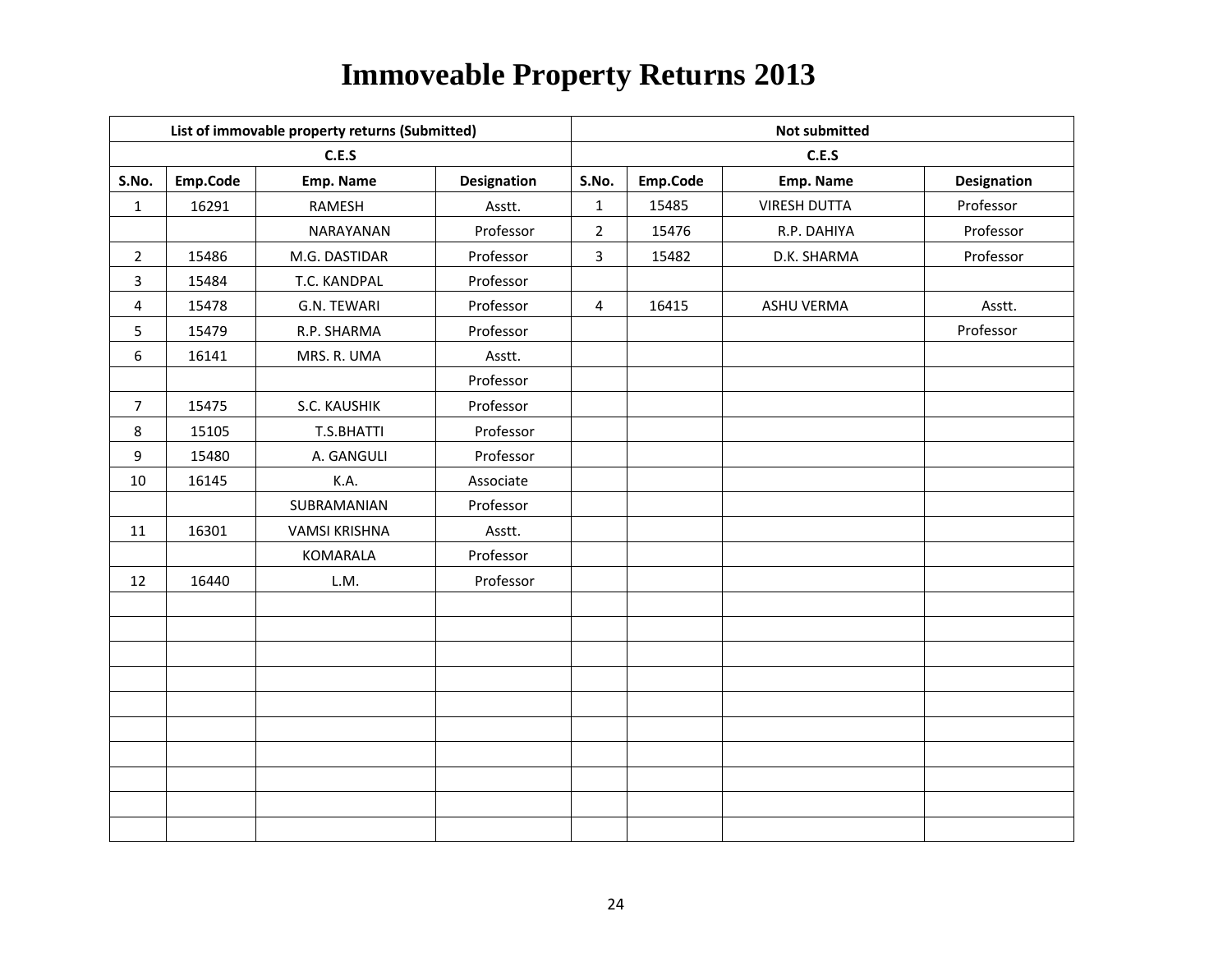|                |          | List of immovable property returns (Submitted) |                    | <b>Not submitted</b> |              |           |                    |  |  |
|----------------|----------|------------------------------------------------|--------------------|----------------------|--------------|-----------|--------------------|--|--|
| I.T.M.M.E.C    |          |                                                |                    |                      | I.T.M.M.E.C. |           |                    |  |  |
| S.No.          | Emp.Code | Emp. Name                                      | <b>Designation</b> | S.No.                | Emp.Code     | Emp. Name | <b>Designation</b> |  |  |
| $\mathbf{1}$   | 15404    | R.K. RAI                                       | Design Engineer    |                      |              |           |                    |  |  |
| $\overline{2}$ | 15392    | O.P. GANDHI                                    | Professor          |                      |              |           |                    |  |  |
| 3              | 15398    | <b>NARESH TANDON</b>                           | Professor          |                      |              |           |                    |  |  |
| 4              | 15403    | V.K. AGARWAL                                   | Professor          |                      |              |           |                    |  |  |
| 5              | 15699    | JAYASHREE BIJWE                                | Professor          |                      |              |           |                    |  |  |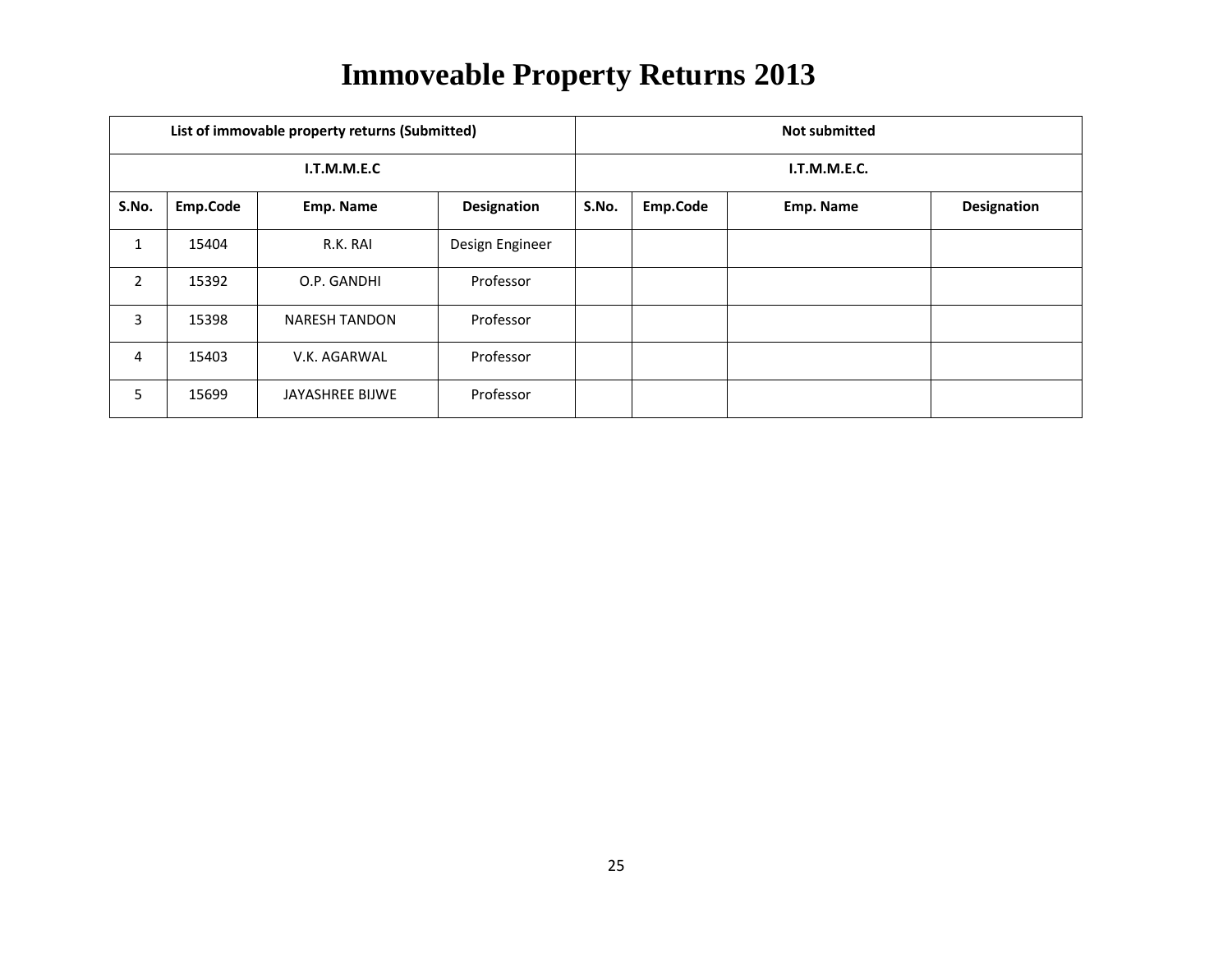| I.D.D.C        |          |                    |               | <b>I.D.D.C</b> |          |                        |                    |  |
|----------------|----------|--------------------|---------------|----------------|----------|------------------------|--------------------|--|
| S.No.          | Emp.Code | Emp. Name          | Designation   | S.No.          | Emp.Code | Emp. Name              | <b>Designation</b> |  |
| 1              | 16323    | <b>JYOTI KUMAR</b> | Asst          | 1              | 16435    | I.P. SINGH             | Associate          |  |
|                |          |                    | Professor     |                |          |                        | Professor          |  |
| $\overline{2}$ | 16326    | <b>SUMER SINGH</b> | Asst          | $\overline{2}$ | 16349    | <b>GUFRAN SAYEED</b>   | Asstt.             |  |
|                |          |                    | Professor     |                |          | <b>KHAN</b>            | Professor          |  |
| 3              | 15175    | A.K. AGARWALA      | Chief Design  | 3              | 15179    | N.K. JAIN              | Chief Design       |  |
|                |          |                    | Engineer (SG) |                |          |                        | Engineer (SG)      |  |
| 4              | 15181    | S.K. ATREYA        | Chief Design  | 4              | 15184    | A.L. VYAS              | Professor          |  |
|                |          |                    | Engineer (SG) | 5              | 15186    | D.T. SHAHANI           | Professor          |  |
|                |          |                    |               | 6              | 15183    | <b>CHANDRA SHAKHER</b> | Professor          |  |
|                |          |                    |               |                |          |                        |                    |  |
|                |          |                    |               |                |          |                        |                    |  |
|                |          |                    |               |                |          |                        |                    |  |
|                |          |                    |               |                |          |                        |                    |  |
|                |          |                    |               |                |          |                        |                    |  |
|                |          |                    |               |                |          |                        |                    |  |
|                |          |                    |               |                |          |                        |                    |  |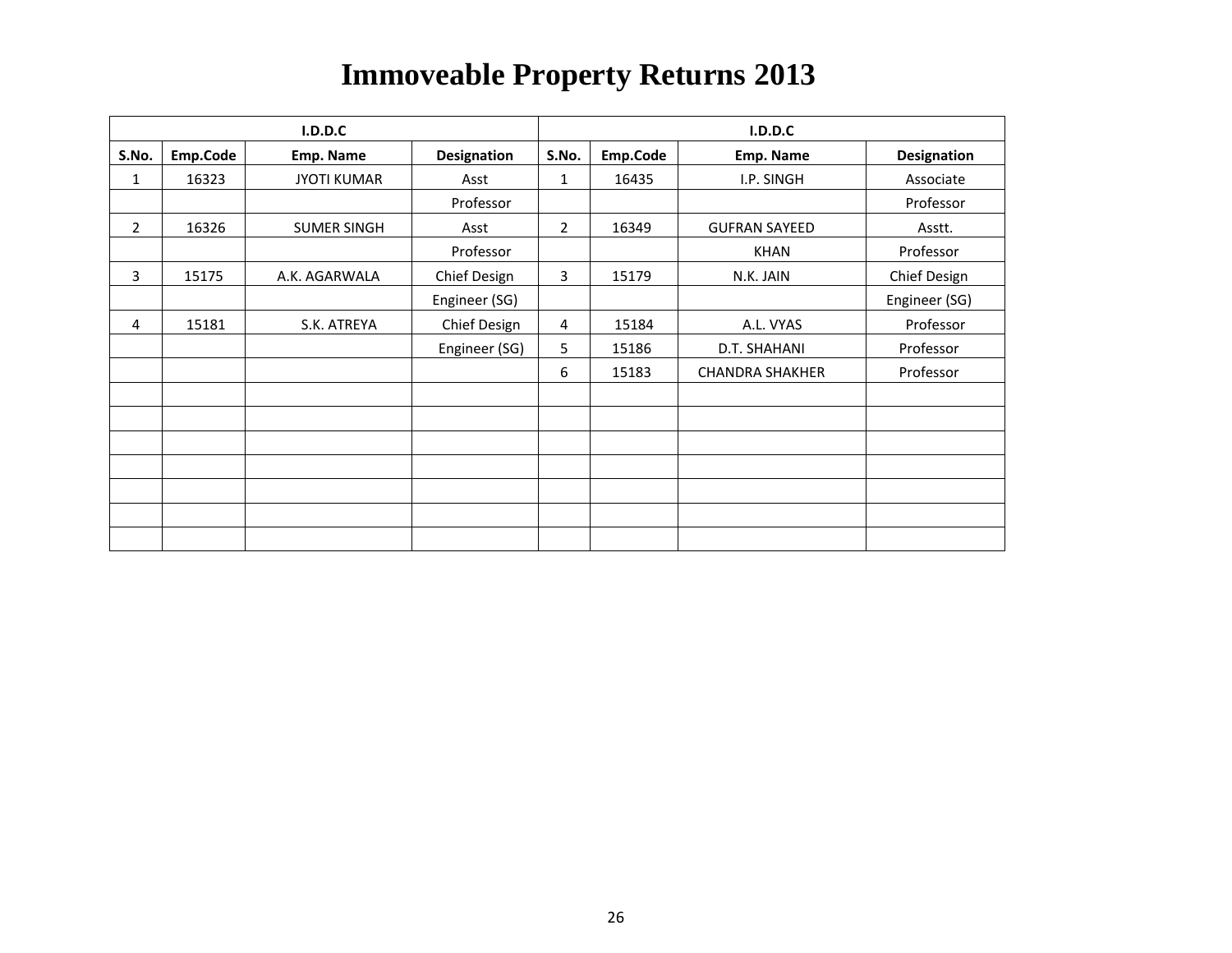|             |          | List of immovable property returns (Submitted) |             | <b>Not submitted</b> |             |                        |                    |  |  |
|-------------|----------|------------------------------------------------|-------------|----------------------|-------------|------------------------|--------------------|--|--|
| <b>CPSE</b> |          |                                                |             |                      | <b>CPSE</b> |                        |                    |  |  |
| S.No.       | Emp.Code | Emp. Name                                      | Designation | S.No.                | Emp.Code    | Emp. Name              | <b>Designation</b> |  |  |
|             |          |                                                |             |                      | 15418       | <b>VEENA CHOUDHARY</b> | Professor          |  |  |
|             |          |                                                |             | 2                    | 16107       | <b>JOSEMON JACOB</b>   | Associate          |  |  |
|             |          |                                                |             |                      |             |                        | Professor          |  |  |
|             |          |                                                |             | 3                    | 16206       | <b>BHABANI KUMAR</b>   | Associate          |  |  |
|             |          |                                                |             |                      |             | SATAPATHY              | Professor          |  |  |
|             |          |                                                |             | 4                    | 15419       | S.N. MAITI             | Professor          |  |  |
|             |          |                                                |             | 5                    | 15420       | A.K. GHOSH             | Professor          |  |  |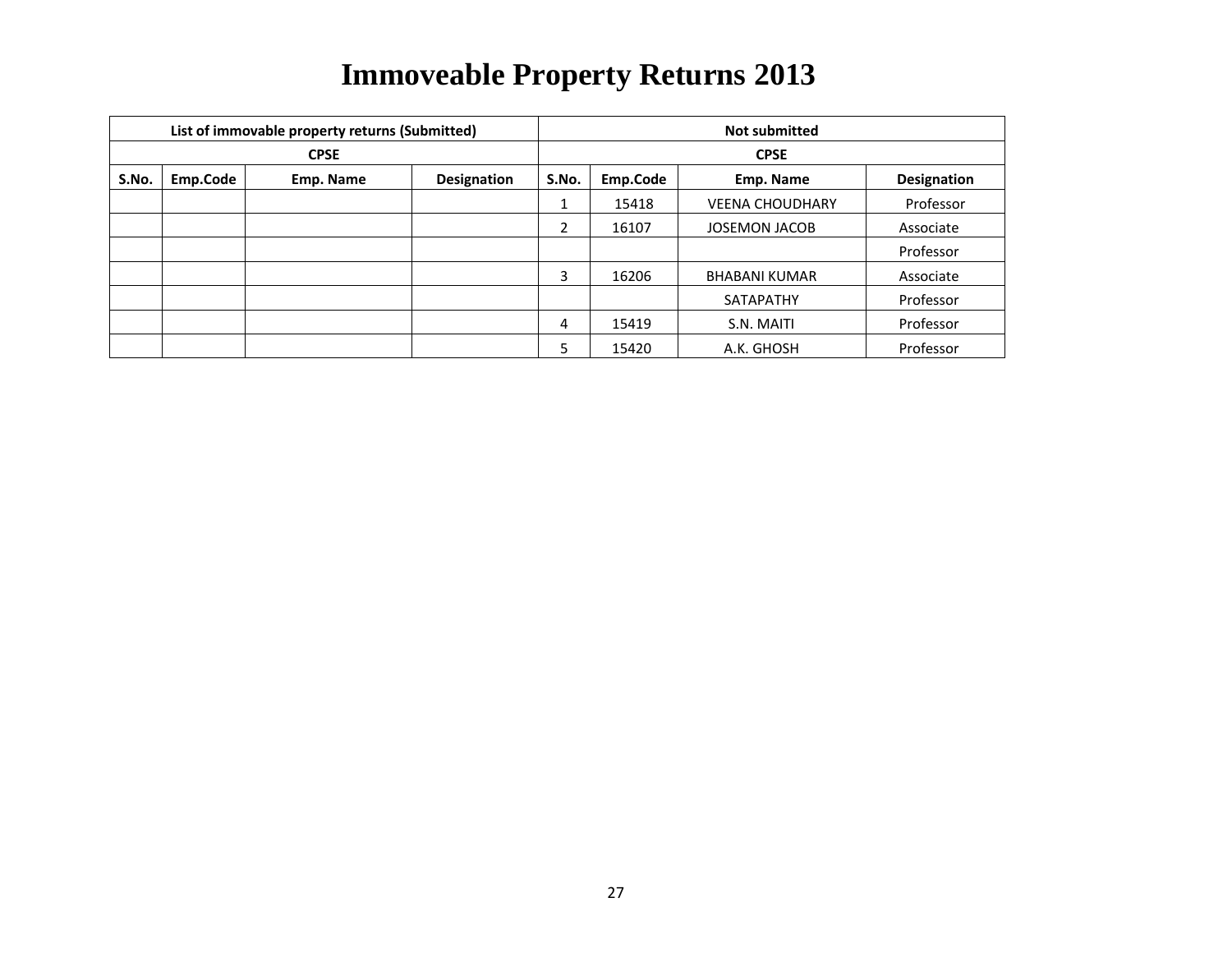|                |          | List of immovable property returns (Submitted) |             | <b>Not submitted</b> |          |                       |                    |  |
|----------------|----------|------------------------------------------------|-------------|----------------------|----------|-----------------------|--------------------|--|
|                |          | <b>CRDT</b>                                    |             | <b>CRDT</b>          |          |                       |                    |  |
| S.No.          | Emp.Code | Emp. Name                                      | Designation | S.No.                | Emp.Code | Emp. Name             | <b>Designation</b> |  |
| 1              | 15308    | SANTO                                          | Professor   | 1                    | 15305    | RAJENDRA PRASAD       | Professor          |  |
| $\overline{2}$ | 16062    | VIJAYARAGHAVAN                                 | Associate   |                      |          |                       |                    |  |
|                |          | M. CHARIAR                                     | Professor   | $\overline{2}$       | 15730    | S.N.NAIK              | Professor          |  |
| 3              | 15797    | SATYAWATI                                      | Professor   |                      |          |                       |                    |  |
|                |          | SHARMA                                         |             | 3                    | 15940    | <b>VIRENDRA KUMAR</b> | Professor          |  |
| 4              | 16048    | <b>ANUSHREE MALIK</b>                          | Associate   |                      |          | <b>VIJAY</b>          |                    |  |
|                |          |                                                | Professor   |                      |          |                       |                    |  |
|                |          |                                                |             |                      |          |                       |                    |  |
|                |          |                                                |             |                      |          |                       |                    |  |
|                |          |                                                |             |                      |          |                       |                    |  |
|                |          |                                                |             |                      |          |                       |                    |  |
|                |          |                                                |             |                      |          |                       |                    |  |
|                |          |                                                |             |                      |          |                       |                    |  |
|                |          |                                                |             |                      |          |                       |                    |  |
|                |          |                                                |             |                      |          |                       |                    |  |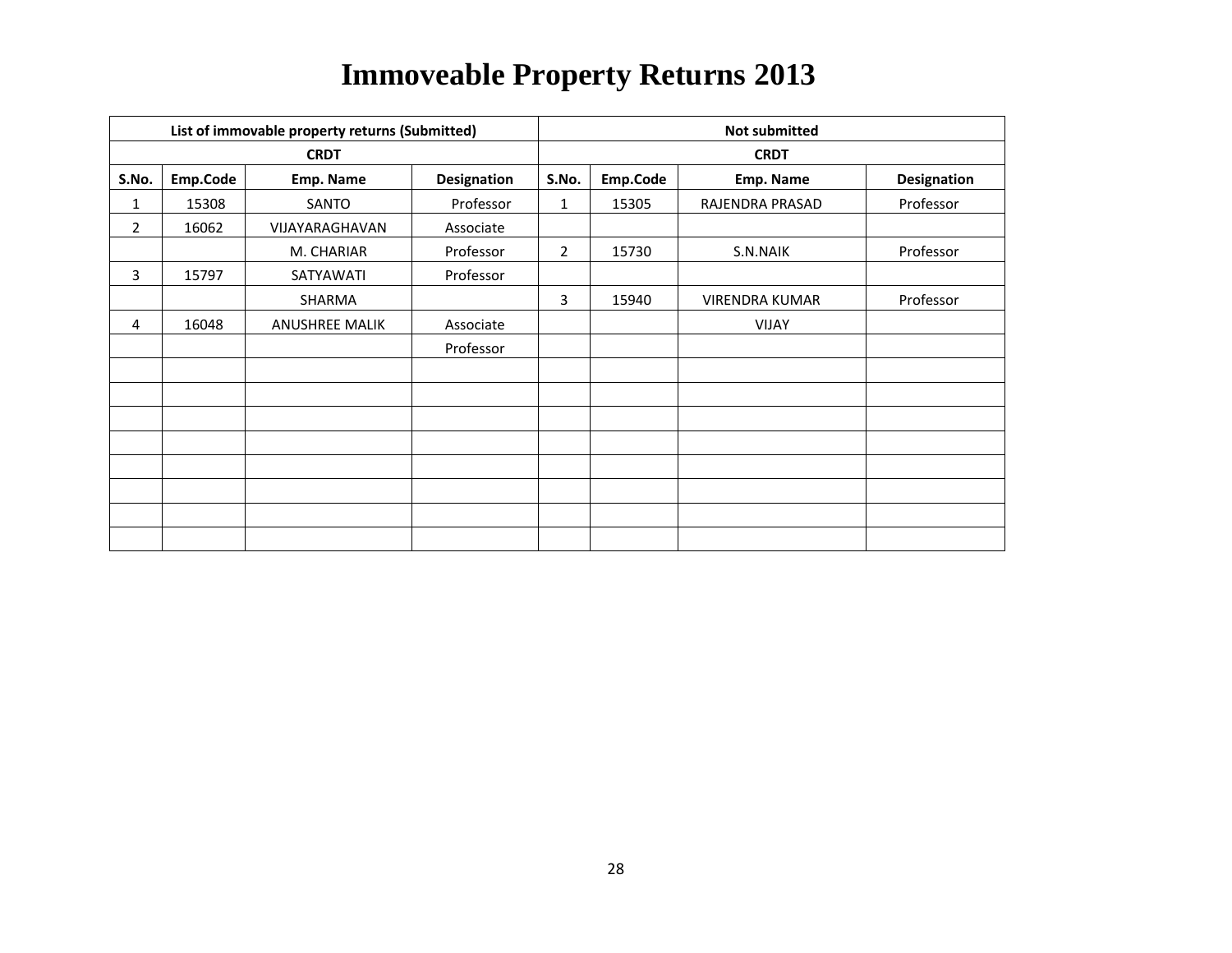|                | List of immovable property returns (Submitted) |                                      |                        |                                      | <b>Not submitted</b> |           |                    |  |  |
|----------------|------------------------------------------------|--------------------------------------|------------------------|--------------------------------------|----------------------|-----------|--------------------|--|--|
|                |                                                | <b>School of Biological Sciences</b> |                        | <b>School of Biological Sciences</b> |                      |           |                    |  |  |
| S.No.          | Emp.Code                                       | Emp. Name                            | Designation            | S.No.                                | Emp.Code             | Emp. Name | <b>Designation</b> |  |  |
| $\mathbf{1}$   | 16049                                          | <b>BISHWAJIT KUNDU</b>               | Associate              |                                      |                      |           |                    |  |  |
|                |                                                |                                      | Professor              |                                      |                      |           |                    |  |  |
| $\overline{2}$ | 16028                                          | ADITYA MITTAL                        | Professor              |                                      |                      |           |                    |  |  |
| 3              | 16289                                          | <b>CHINMOY SANKAR</b>                | Professor              |                                      |                      |           |                    |  |  |
|                |                                                | <b>DEY</b>                           |                        |                                      |                      |           |                    |  |  |
| 4              | 16351                                          | SEYED E.                             | Professor              |                                      |                      |           |                    |  |  |
|                |                                                | <b>HASNAIN</b>                       |                        |                                      |                      |           |                    |  |  |
| 5 <sub>1</sub> |                                                | <b>Asok Kumar Patel</b>              | <b>Asstt Professor</b> |                                      |                      |           |                    |  |  |
| 6              | 16285                                          | VIVEKANANDAN                         | Asstt.                 |                                      |                      |           |                    |  |  |
|                |                                                | PERUMAL                              | Professor              |                                      |                      |           |                    |  |  |
| $\overline{7}$ | 16293                                          | <b>MANIDIPA</b>                      | Asstt.                 |                                      |                      |           |                    |  |  |
|                |                                                | <b>BANERJEE</b>                      | Professor              |                                      |                      |           |                    |  |  |
| 8              | 15681                                          | <b>JAMES GOMES</b>                   | Professor              |                                      |                      |           |                    |  |  |
|                |                                                |                                      |                        |                                      |                      |           |                    |  |  |
| 9              | 16287                                          | ARCHANA CHUGH                        | Asstt.                 |                                      |                      |           |                    |  |  |
|                |                                                |                                      | Professor              |                                      |                      |           |                    |  |  |
| 10             | 15959                                          | <b>TAPAN KUMAR</b>                   | Professor              |                                      |                      |           |                    |  |  |
|                |                                                | CHAUDHURI                            |                        |                                      |                      |           |                    |  |  |